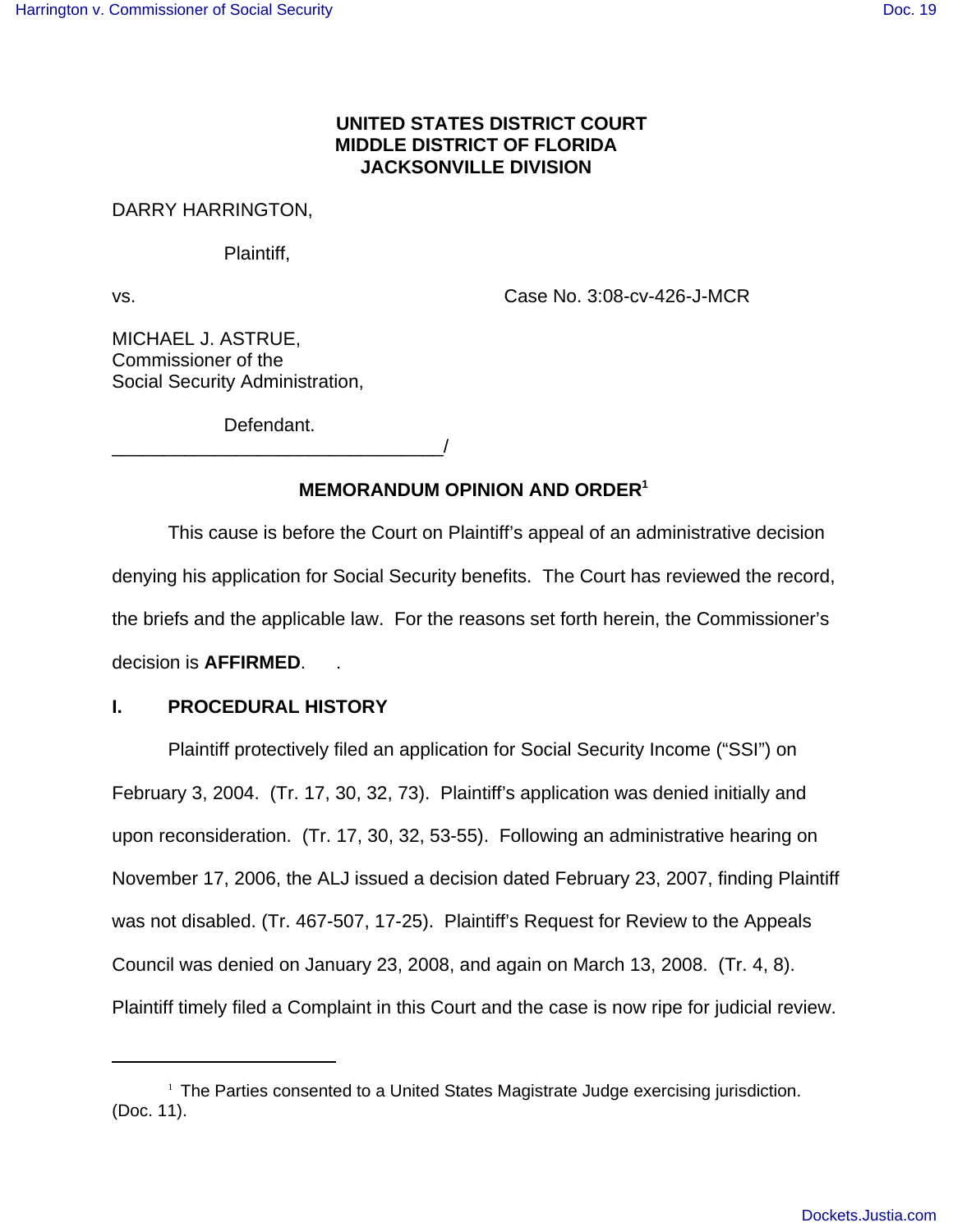### **II. NATURE OF DISABILITY CLAIM**

#### **A. Basis of Claimed Disability**

Plaintiff claims to be disabled since August 12, 1999, due to herniated disc, ruptured vertebrae, high blood pressure, and anxiety. (Tr. 66-67).

#### **B. Summary of Evidence Before the ALJ**

At the time of the administrative hearing, Plaintiff was 53 years old and had an eleventh grade education. (Tr. 470). Plaintiff indicated he passed his GED but did not receive the certificate. Id. Plaintiff's past work experience included work as a lawn maintenance technician, lawn cutter, kitchen helper, and a short order cook. (Tr. 501).

### **1. Medical Evidence**

On August 5, 1999, Plaintiff was involved in a motor vehicle accident. (Tr. 154). Plaintiff saw Dr. Edith Ortega on March 27, 2000. Id. Plaintiff reported he was depressed and had gained 30 lbs. since the accident. Id. Dr. Ortega advised Plaintiff to go to a pain clinic and prescribed pain medication. (Tr. 151). On June 9, 2000, Plaintiff had a cervical myelogram under the care of Dr. Manley Kilgore. (Tr. 142). The myelogram produced findings consistent with a central-to-right-sided disc protrusion at L4-5 and a probable central disc protrusion at L2-3. Id. Plaintiff also had a small disc protrusion and/or osteophyte formation at C5-6 and C6-7. Id. On November 8, 2000, Plaintiff underwent an Anterior Cervical Discectomy and Fusion ("ACDF"), C5-6, C6-7, with instrumentation. (Tr. 167). Plaintiff was given pain medication and instructed to wear an Aspen collar when up and about. Id. Plaintiff was told to wear a soft collar when sleeping. Id. Plaintiff was seen for follow-up visits on December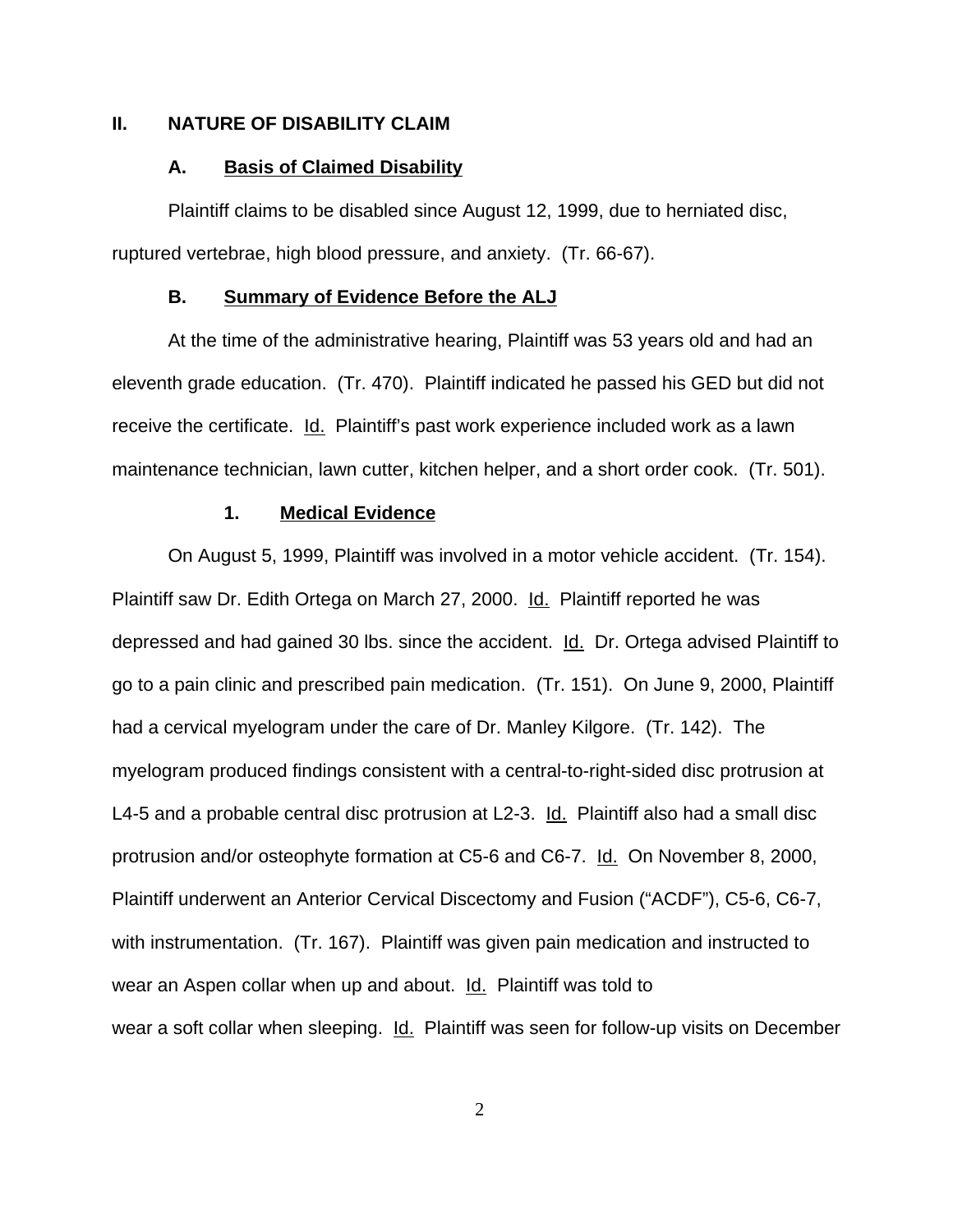7, 2000 and March 12, 2001. (Tr. 161, 164). Each time the doctor reported satisfactory postoperative appearance. Id.

On March 31, 2002, Plaintiff was admitted to Ten Broeck Hospital ("Ten Broeck") under the Baker Act. (Tr. 184). Plaintiff was transported to Ten Broeck after making suicidal threats in the emergency room at Orange Park Medical Center. Id. A psychiatric evaluation was performed by Carlos Torrellas, M.D. Id. Dr. Torrellas noted Plaintiff's history of abusing benzodiazepine and pain pills. Id. Dr. Torellas observed Plaintiff's speech was very tangential, pressured, and disorganized. Id. Plaintiff admitted making threats to overdose. Id. Plaintiff said it was crazy for him to be at Ten Broeck. Id. Plaintiff stated his issues were physical, not mental. Id. Dr. Torrellas ruled out bipolar disorder, and diagnosed abuse of benzodiazepine and opioid and partner relational problems. (Tr. 185). Plaintiff's GAF upon admission was 40. (Tr. 322). Plaintiff's GAF was estimated to be as high as 60 in the preceding year. (Tr. 185).

On April 1, 2002, Dr. Thomas Thommi completed a consultative report indicating Plaintiff had a history of diarrhea, when anxious, and gastritis. (Tr. 189). Dr. Thommi noted the anxiety Plaintiff was experiencing raised a question of early drug withdrawal. Id. The Ten Broeck treatment records indicate on April 2, 2002, Plaintiff denied dependence on chemicals, but he demonstrated symptoms of withdrawal. (Tr. 402). Plaintiff's speech continued to be tangential and pressured with loose associations. Id. On April 4, 2002, Plaintiff participated in group therapy. (Tr. 371). The facilitator noted Plaintiff was bizarre in his responses at times and superficial. Id. In the group therapy session, Plaintiff stated he slept okay and was not depressed. Id. Plaintiff said he was restless, very anxious, and ready to go home. Id. Plaintiff denied suicidal ideations. Id.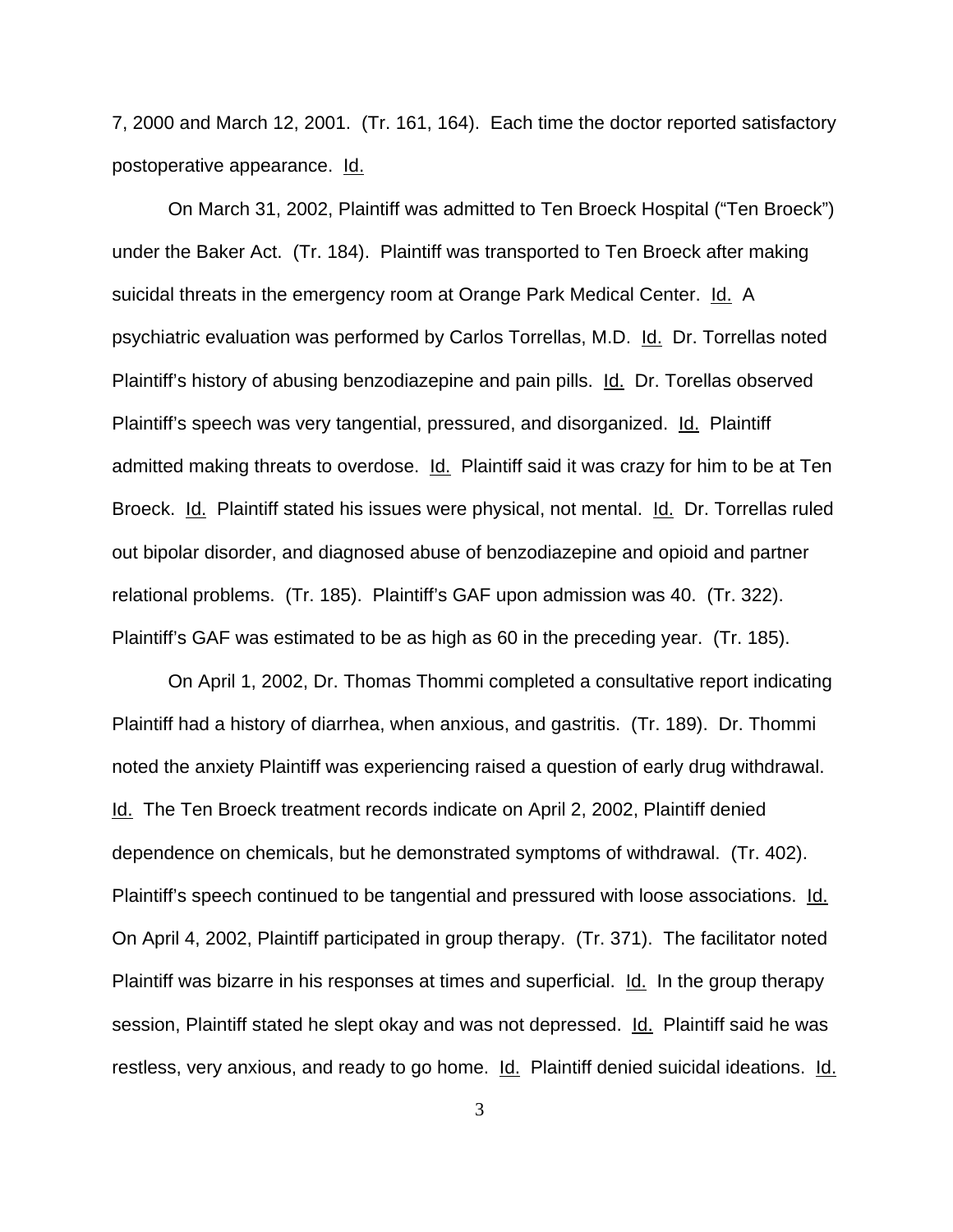On July 27, 2002, Plaintiff presented to the emergency room due to a seizure. (Tr. 191). Plaintiff was seen by Dr. Thomas Hardin. Id. In 2004, Dr. R. D. House noted Plaintiff experienced seizure disorder in 2002 when he stopped taking his medication. (Tr. 201). There is no further evidence of seizure disorder.

On April 28, 2004, Dr. House completed a consultative examination of Plaintiff. (Tr. 201). Dr. House reported disc disease due to a degenerative plate in Plaintiff's neck, mild degenerative arthritis to Plaintiff's left knee, depression, anxiety, poor stress energy, crying, poor sleep, hypertension, severe fibromyalgia, and GERD Esophageal Reflux. (Tr. 202). On May 5, 2004, Louis Legum, Ph.D. performed a consultative psychological evaluation of Plaintiff. (Tr. 205). Dr. Legum reported Plaintiff had tangential and vague responses and lacked detail in recounting his accident. (Tr. 207). Dr. Legum noted Plaintiff's ongoing impairment was relative to his ingestion and smoking of marijuana. Id. Dr. Legum diagnosed substance induced mood disorder, marijuana dependence, and personality disorder with narcissistic traits. (Tr. 208). Dr. Legum noted Plaintiff's cervical area pain, and gastrointestinal difficulties, and he reported a GAF of 50-55. Id.

On June 17, 2004, Alejandro F. Vergara M.D. completed a Psychiatric Review Technique Form. Dr. Vergara noted Plaintiff had substance induced mood disorder, marijuana dependence, and personality disorder with narcissistic traits. (Tr. 212, 216, 217). Dr. Vergara found Plaintiff had mild functional limitations in activities of daily living, maintaining social functioning, and maintaining concentration, persistence or pace, with no episodes of decompensation. (Tr. 219). Dr. Vergara opined Plaintiff's mental condition was not severe and any disability Plaintiff might have was physical in nature. (Tr. 221).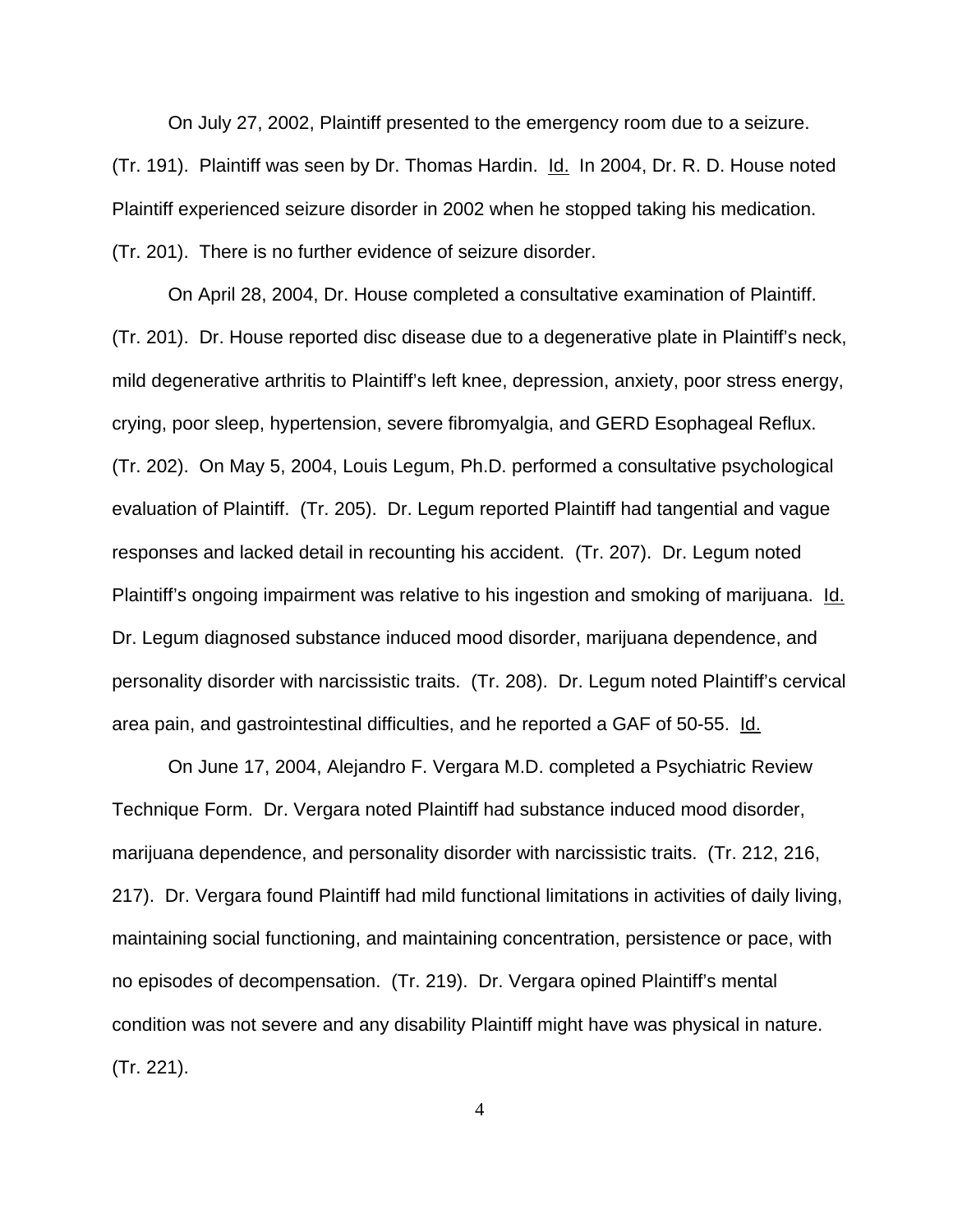Hugh E. Switzer, M.D. of Riverside Orthopedics examined Plaintiff on June 30, 2004. (Tr. 224). Dr. Switzer stated Plaintiff did not appear depressed. (Tr. 225). Dr. Switzer noted continued neck pain, possible bilateral tardy ulnar nerve palsies at the elbow, low back pain secondary to degenerative disc disease, mild to moderate bilateral chondromalacia patella, a history of hypertension, and a history of GERD. (Tr. 227).

Dr. Herman Sessions treated Plaintiff from August 27, 2002 through September 30, 2004. (Tr. 2). Dr. Sessions completed an evaluation form on April 8, 2004, in which he opined Plaintiff's quality of thinking was normal. (Tr. 256). Dr. Sessions noted Plaintiff had controlled chronic anxiety. **Id.** Dr. Sessions indicated Plaintiff's diagnoses were low back pain, anxiety disorder, and possible personality disorder, but he opined Plaintiff was mentally capable of functioning. (Tr. 257). Dr. Sessions opined Plaintiff would not be able to function in a stressful environment and he did not take orders well from superiors. Id. Dr. Sessions believed Plaintiff would be able to sustain work activity for eight hours a day five days a week, depending on the stress level of the work setting. (Tr. 257).

Plaintiff saw Dr. James R. Biggerstaff from December 24, 2004 through November 15, 2006. (Tr. 434). Throughout Dr. Biggerstaff's treatment records, he diagnosed Plaintiff with anxiety. (Tr. 435, 438, 441, 444, 460, 463). However, each time Dr. Biggerstaff also reported Plaintiff's mental state appeared normal. Id. On March 17, 2005, Dr. Biggerstaff refilled Plaintiff's Xanax prescription. (Tr. 452, 446). On March 30, 2005, Plaintiff reported to Dr. Biggerstaff that he was feeling better physically and mentally and was working out with weights. (Tr. 449). At the March 30, 2005 visit, Dr. Biggerstaff refilled Plaintiff's hydrocodone prescription, which he noted was for Plaintiff's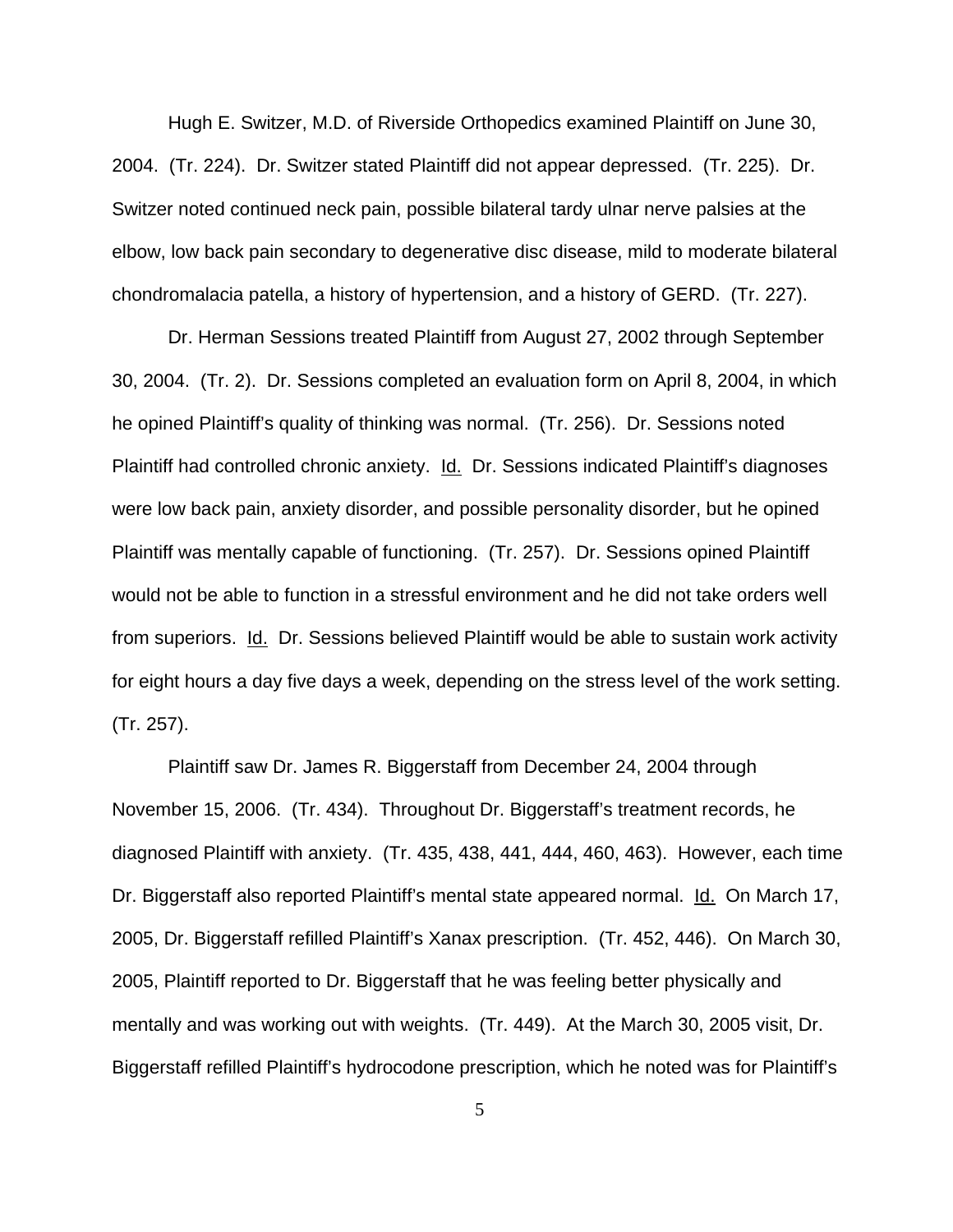chronic low back pain. Id. On February 17, 2006, Dr. Biggerstaff noted Plaintiff's reports of caring for his father. (Tr. 438).

Clinical Psychologist, Peter Knox, M.Ed., Psy.D., DABPS, performed a mental evaluation of Plaintiff on March 31, 2005. (Tr. 268). Plaintiff reported to Dr. Knox that the last time he used marijuana was the previous Monday. (Tr. 271). Plaintiff stated he did not do drugs because marijuana is not a chemical. Id. Plaintiff claimed marijuana is organic. Id. Dr. Knox diagnosed marijuana dependence, mild adjustment disorder, and histrionic and narcissistic personality, with a GAF of 60. (Tr. 272). In terms of work related mental activities, Dr. Knox opined Plaintiff had no significant impairment, his memory and understanding appeared to be intact, and he had no significant issues in the area of persistence and concentration. (Tr. 273).

William V. Choisser M.D., J.D., performed a disability evaluation on April 5, 2005. (Tr. 276). Dr. Choisser found Plaintiff had no major pain, swelling, heat, or redness in any joints of his extremities. (Tr. 277). Plaintiff was able to walk without an assistive device and the ROM of Plaintiff's lumbar spine was within normal limits. Id. No paravertebral muscle spasm was noted. Id. Neurologically, Dr. Choisser noted Plaintiff was most impressive for severe anxiety during the interview. Id. On April 14, 2005, a Psychological Review Technique Form was completed by Dr. Wise. (Tr. 291). Dr. Wise indicated mild functional limitations due to mild adjustment disorder.

Finally, Phillip R. Yates, Ph.D., P.A. performed a Mental Status Examination and Personality Assessment Inventory on May 16, 2005. (Tr. 303). Plaintiff was referred to Dr. Yates by his legal representative. Id. Dr. Yates found Plaintiff had poorly connected speech, loose thought processes, significant depression, and narcissism, with no suicidal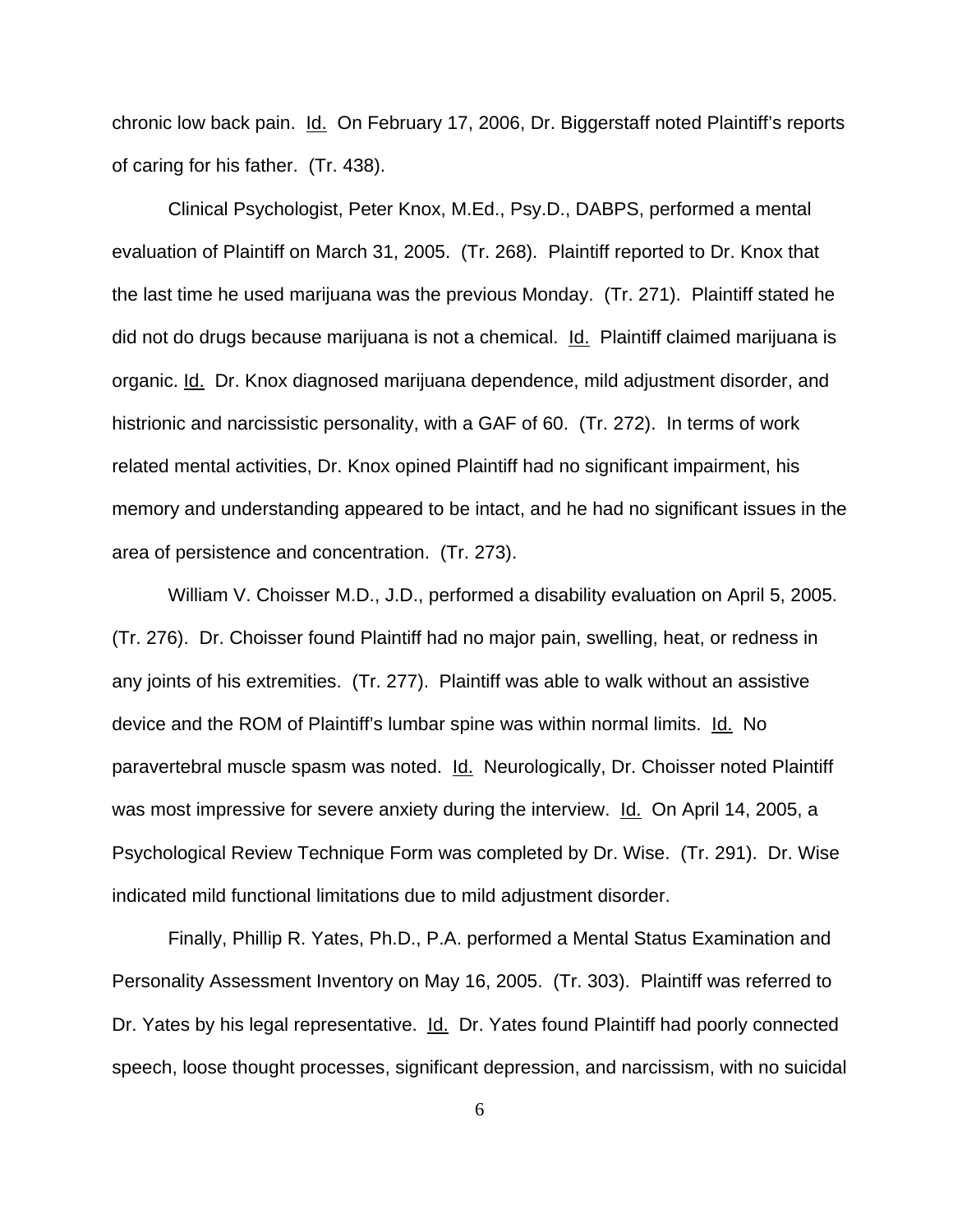ideations. (Tr. 305-308). Dr. Yates diagnosed Cyclothymic Disorder and Obsessive Compulsive Disorder. (Tr. 308-309). In terms of Plaintiff's ability to do mental work related activities, Dr. Yates opined Plaintiff had little to no ability to follow work rules, relate to co-workers, deal with the public, use judgment, interact with supervisors, deal with work stresses, and maintain attention/concentration. (Tr. 911). Dr. Yates opined Plaintiff had a fair ability to function independently, had a good ability to understand, remember, and carry out simple job instructions, and had a fair ability to maintain personal appearance. (Tr. 312).

#### **2. Other Evidence**

An administrative hearing was held on November 17, 2006. (Tr. 467-507). At the time of the hearing, Plaintiff was working three days per week mowing, edging, weeding, and blowing grass. (Tr. 471-472). Plaintiff also indicated that from March to July of 2004, he worked 30 to 35 hours per week as a prep cook. (Tr. 471). Plaintiff testified that as a result of the accident and the subsequent surgery, he experienced numbness in his hands that came and went and migraine headaches, for which he was prescribed hydrocodone. (Tr. 474). Plaintiff indicated he was unable to bend to tie his shoes. (Tr. 477). Plaintiff stated he could not sit for too long without his legs going to sleep, and he had to move around to keep his blood circulating and to stretch his hamstrings. Id. Plaintiff reported he could push but he could not pull anything because of his 40 pound weight limit. Id. Plaintiff stated that to relieve his pain, in addition to medication, he used ice packs, hot and cold water, heating pads, and a brace every day on his lower back. (Tr. 477-478). Plaintiff testified that when lying on his left side, he used a pillow between his legs and two pillows underneath his neck to keep his spine even. (Tr. 476). Plaintiff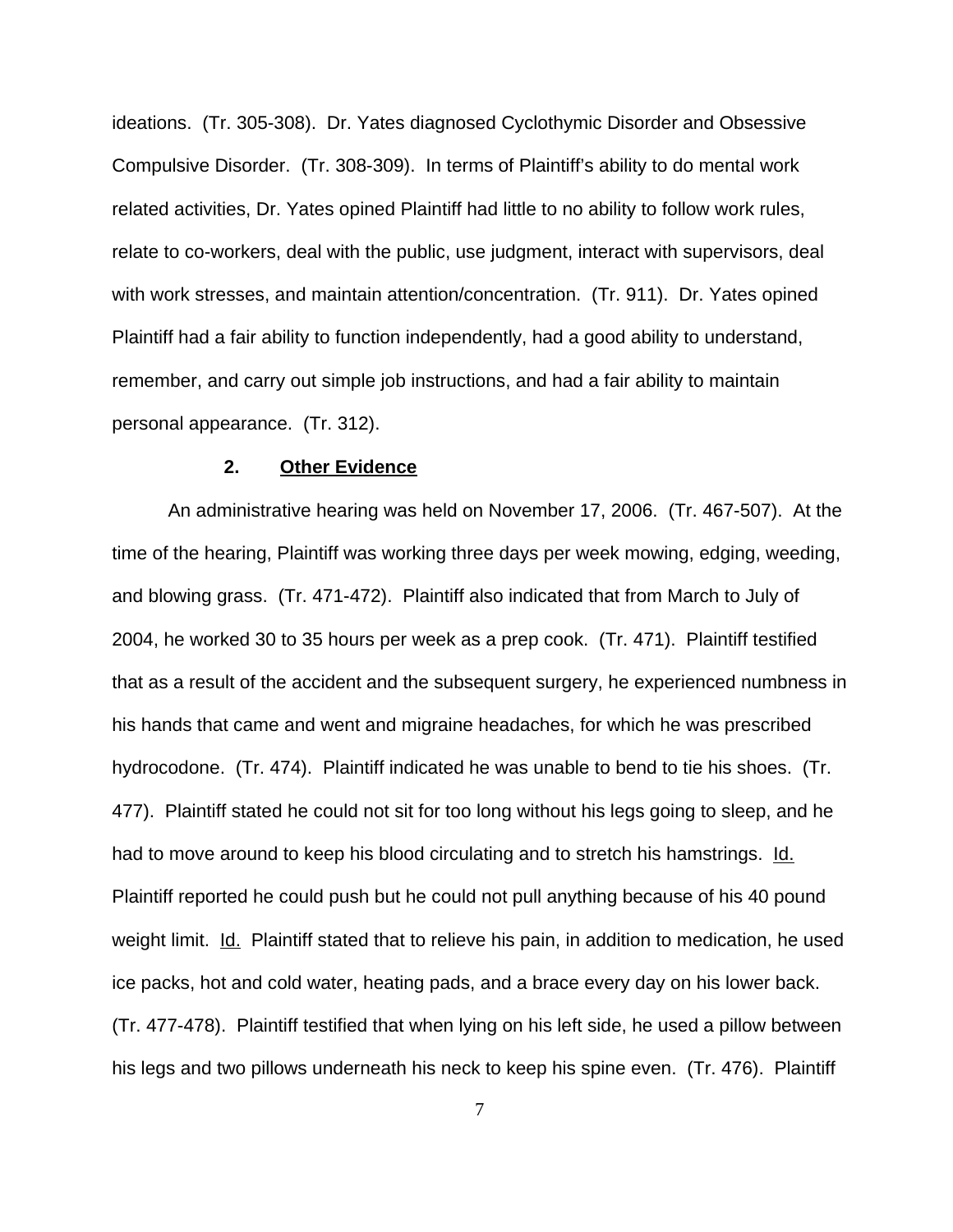testified the side effects from his medication were diarrhea and bad memory. (Tr. 478). Plaintiff stated he tried to keep a good frame of mind and he recognized he could not do what he used to because of his age. (Tr. 479). Plaintiff testified he "psyched himself up" to do what he had to do. (Tr. 480). Plaintiff also stated he took his medication with food so it would not aggravate his stomach. Id. Plaintiff indicated he would also take his medication at certain times so it would not affect him if he had to go out. Id.

Plaintiff testified he cooked for his wife and did everything he could to help her. (Tr. 485). Plaintiff stated he normally did the grocery shopping, but his wife would do the grocery shopping with him sometimes. Id. Plaintiff stated he did not like to dust, but he vacuumed and did laundry with no problem. (Tr. 486). Plaintiff testified he had no difficulties with personal care, except sometimes he would put the towel over his back and rub against the wall to dry his back. (Tr. 487). Plaintiff indicated he took naps sometimes during the day, but only if he could not help it. Id. Plaintiff testified he had good days and bad days, but he made sure to take his medication and he just tried to make the best of it. (Tr. 488).

With respect to Plaintiff's claimed disability due to anxiety, Plaintiff testified he could not have people pushing or pressuring him because it caused him to hyperventilate. (Tr. 480). Plaintiff stated he did not like crowds, but could manage to be around a few people. (Tr. 482). Plaintiff said he had a panic attack from seeing himself in the neck brace after his surgery. Id. Plaintiff also reported he had three seizures after that attack. Id. When the ALJ asked Plaintiff how he responded to criticism, Plaintiff stated "[he] did not get criticized because [he] did not do anything to get criticized for." (Tr. 481). Plaintiff stated he got tired, but he had no problems with irritability because he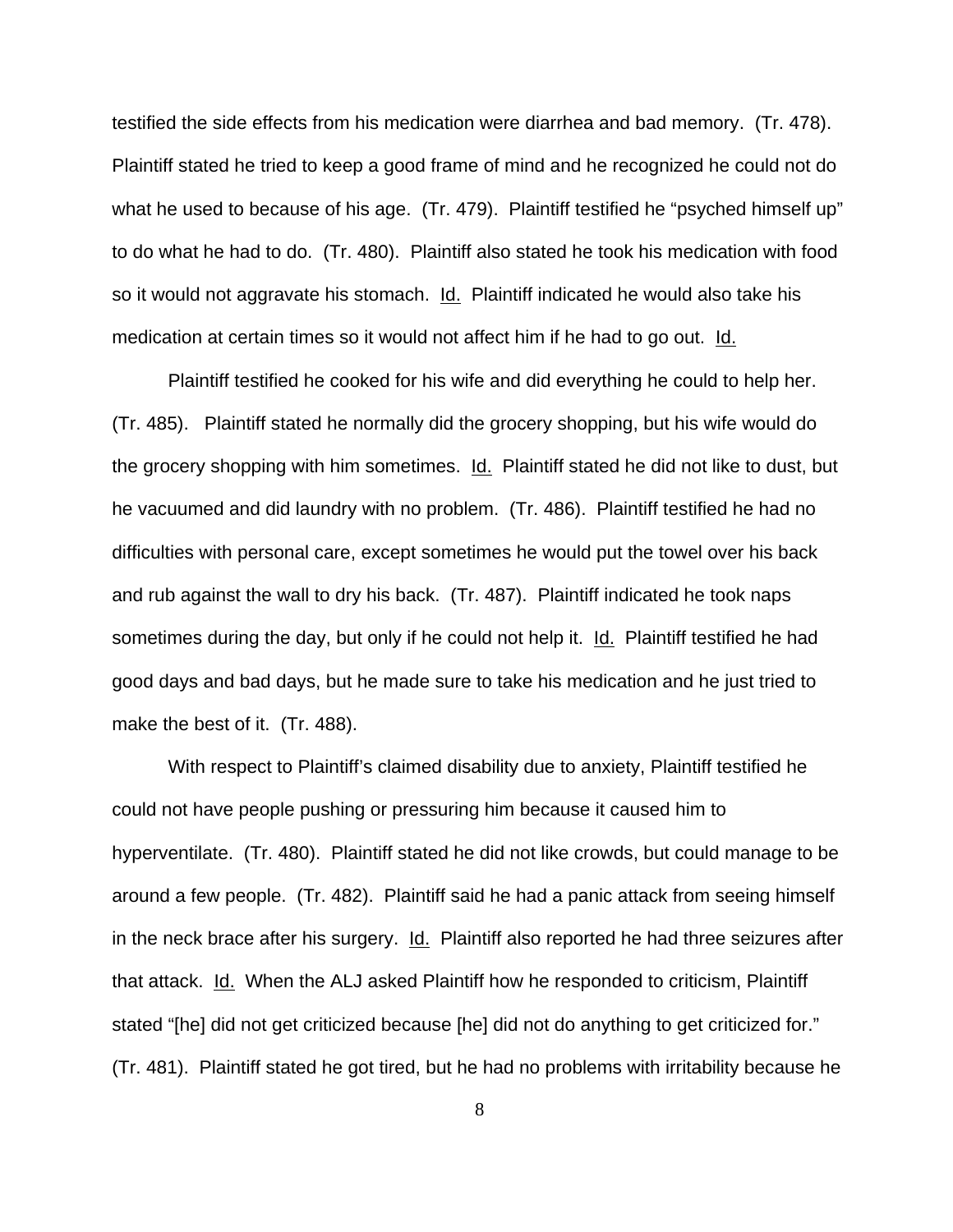tried to have a sense of humor and he read to take his mind off things. (Tr. 484). Plaintiff stated his concentration was okay, but his memory was terrible. Id.

Plaintiff testified his admission to Ten Broeck was a mistake. (Tr. 491-492). Plaintiff stated he told the people at Ten Broeck there was nothing wrong with him mentally, it was his health. (Tr. 492). Plaintiff testified he was not at Ten Broeck because of dependence on Xanax. (Tr. 492-493). Plaintiff indicated he first used marijuana for acute gastritis. (Tr. 494). He stated the marijuana stopped him from throwing up. Id. Plaintiff indicated he was never involved with drugs to the point that he would have withdrawals or seizures. (Tr. 481). Plaintiff testified he last used marijuana in 2004. (Tr. 493). Plaintiff testified he served 86 days in prison for possession of more than 20 grams of marijuana. (Tr. 498). However, Plaintiff denied being incarcerated three times due to involvement with marijuana. Id. The ALJ asked Plaintiff about a psychologist's report dated May 5, 2004, which indicated Plaintiff had been eating and smoking marijuana since age 15. (Tr. 494). Plaintiff testified the psychologist took what he said about his use of marijuana out of context. (Tr. 494-495). Plaintiff stated he had not been smoking marijuana all his life. (Tr. 495).

The ALJ asked Vocational Expert, Joanna K. Vanderkolk, whether a hypothetical individual aged 53 years old with the same work background and education as Plaintiff would be able to perform any of his past work if he could sit up to eight hours per day, stand and walk up to six hours per day, lift up to 20 pounds occasionally, lift 10 pounds frequently, bend occasionally, climb stairs, crouch, kneel, and reach above shoulder level occasionally. (Tr. 501-502). Ms. Vanderkolk was also asked to consider the fact that the hypothetical individual was unable to crawl, work around unprotected heights, or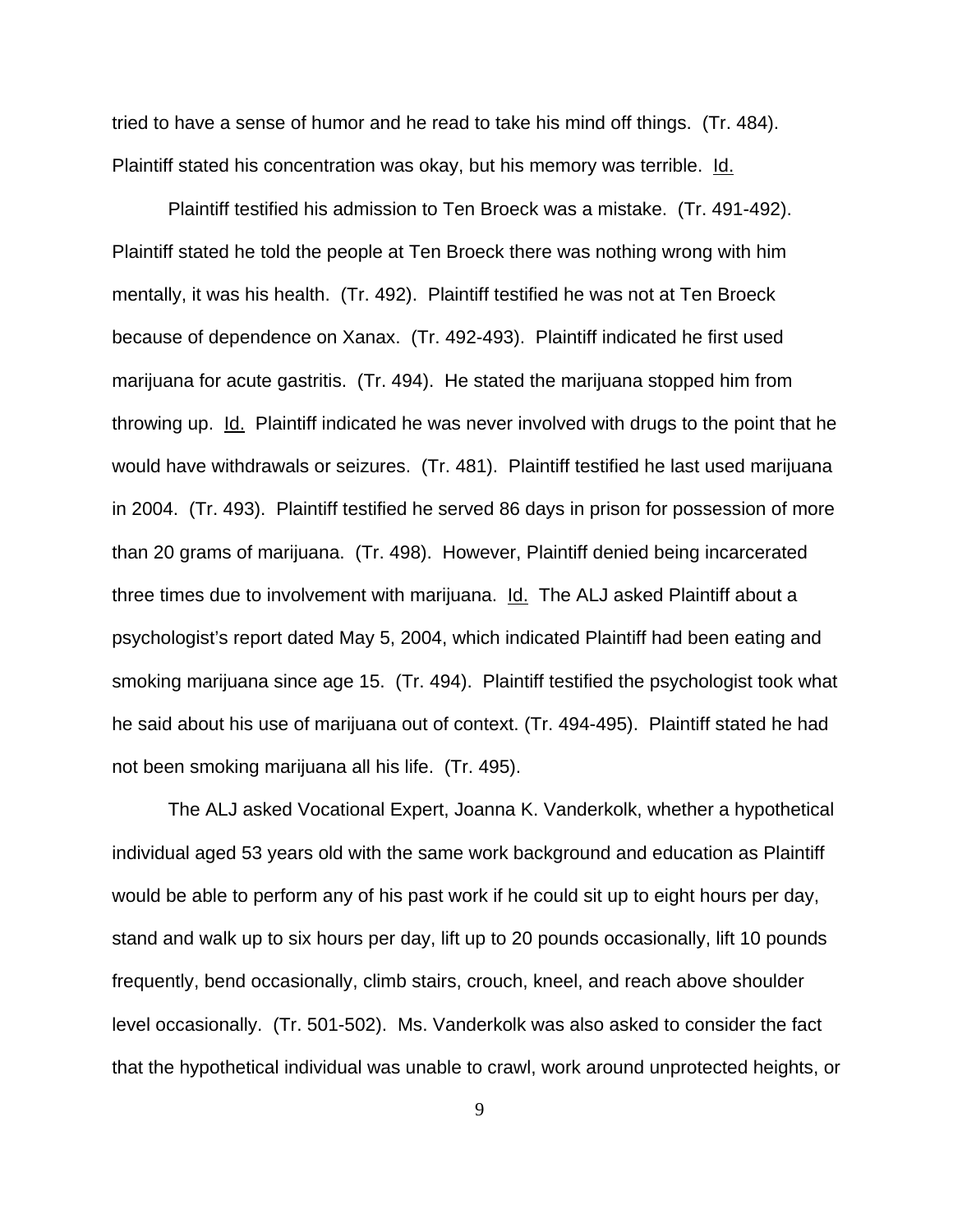work around moving/hazardous machinery. Id. Ms. Vanderkolk testified the hypothetical individual could not perform past relevant work, but could perform light unskilled jobs such as office helper, ticket seller/taker, parking lot attendant, and sorter. (Tr. 503). Ms. Vanderkolk indicated the noted jobs would not be eliminated completely if such an individual was also limited to low stress jobs and had an inability to be around people due to anxiety, but the number of jobs available would be reduced. (Tr. 505).

### **C. Summary of the ALJ's Decision**

A plaintiff is entitled to disability benefits when he is unable to engage in substantial gainful activity by reason of any medically determinable physical or mental impairment which can be expected to either result in death or last for a continuous period of not less than 12 months. 42 U.S.C. §§ 416(i), 423(d)(1)(A); 20 C.F.R. § 404.1505. The ALJ must follow five steps in evaluating a claim of disability. See 20 C.F.R. §§ 404.1520, 416.920. First, if a claimant is working at a substantial gainful activity, he is not disabled. 29 C.F.R. § 404.1520(b), 416.920(a)(4)(i). Second, if a claimant does not have any impairment or combination of impairments which significantly limits his physical or mental ability to do basic work activities, then he does not have a severe impairment and is not disabled. 20 C.F.R. § 404.1520(c), 416.920(a)(4)(ii). Third, if a claimant's impairments meet or equal an impairment listed in 20 C.F.R. Part 404, Subpart P, Appendix 1, he is disabled. 20 C.F.R. § 404.1520(d), 416.920(a)(4)(iii). Fourth, if a claimant's impairments do not prevent him from doing past relevant work, he is not disabled. 20 C.F.R.  $\S$  404.1520(e), 416.920(a)(4)(iv). Fifth, if a claimant's impairments (considering his residual functional capacity, age, education, and past work) prevent him from doing other work that exists in the national economy, then he is disabled. 20 C.F.R.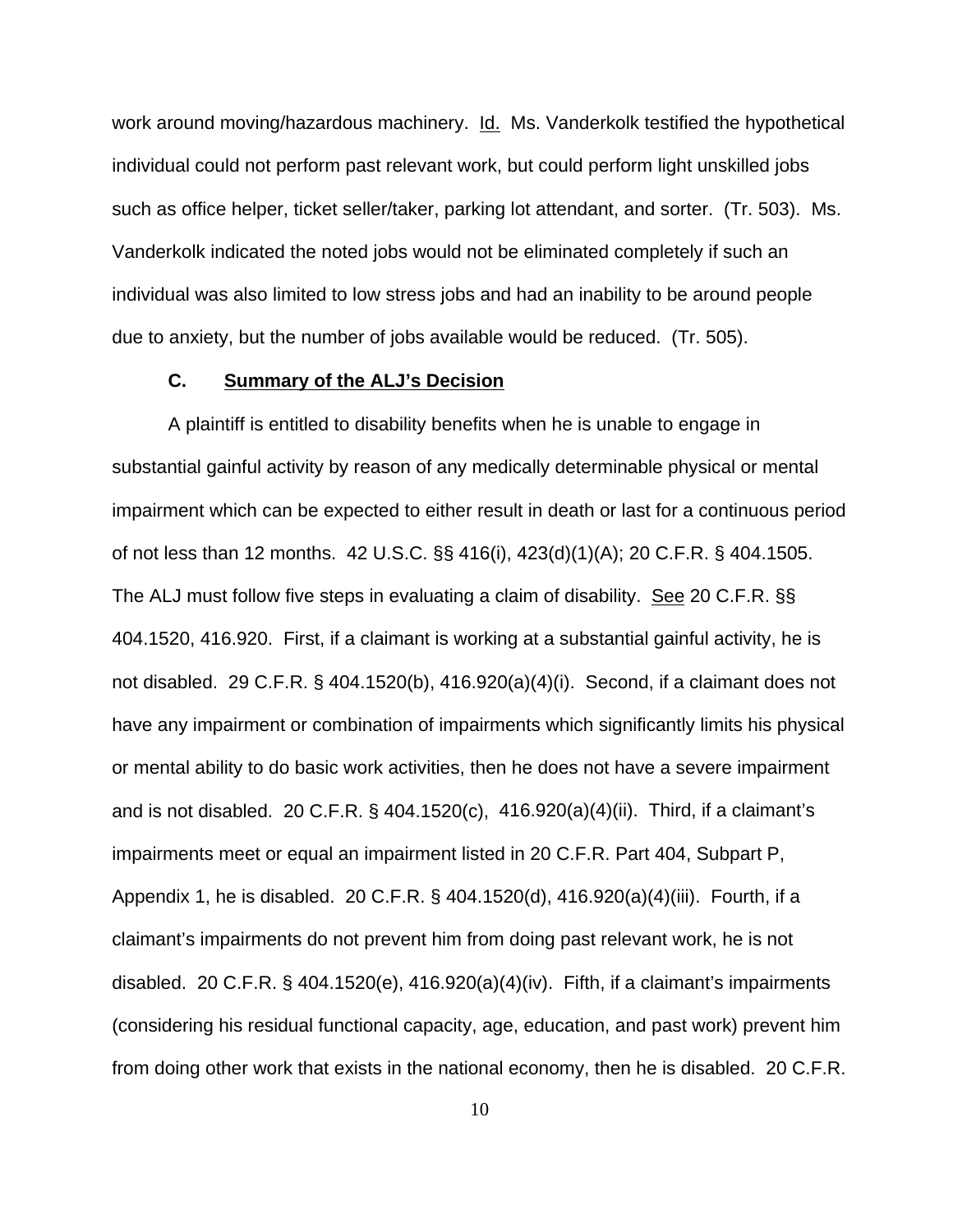§ 404.1520(f), 416.920(a)(4)(v). Plaintiff bears the burden of persuasion through step four, while at step five, the burden shifts to the Commissioner. Bowen v. Yuckert, 482 U.S. 137, 146, 107 S.Ct. 2287 n.5 (1987).

In this case, at step one, the ALJ determined while Plaintiff was working three days per week at the time of the hearing and had worked 30 to 35 hours per week in 2004, more evidence was needed to evaluate whether Plaintiff had engaged in substantial gainful activity since the alleged date of onset. (Tr. 19). However, so as not to delay the issuance of a decision, the ALJ decided to proceed to the other steps of the disability evaluation and if necessary, deny the claim at step five of the process. Id. At step two, the ALJ determined Plaintiff had the following severe impairments: lumbar degenerative disc disease, cervical degenerative disc disease, status post ACDF, and fibromyalgia. Id. The ALJ determined Plaintiff's hypertension, GERD, and mental impairments were "not severe". (Tr. 20-21). Third, the ALJ determined Plaintiff did not have any impairment or combination of impairments that met or medically equaled a listed impairment. Fourth, the ALJ found Plaintiff had the residual functional capacity to perform light work, but could not perform his past relevant work. (Tr. 22, 24). Considering Plaintiff's age, education, work experience, and residual functional capacity, the ALJ found Plaintiff could adjust to work which was available in significant numbers in the national economy. (Tr. 24). Relying on the testimony of a Vocational Expert ("VE"), the ALJ found Plaintiff could perform work as an office helper, ticket seller or taker, a parking lot attendant, and a sorter. (Tr. 25). Accordingly, the ALJ found Plaintiff was not under a "disability" since February 3, 2004, the date the application for benefits was filed. Id.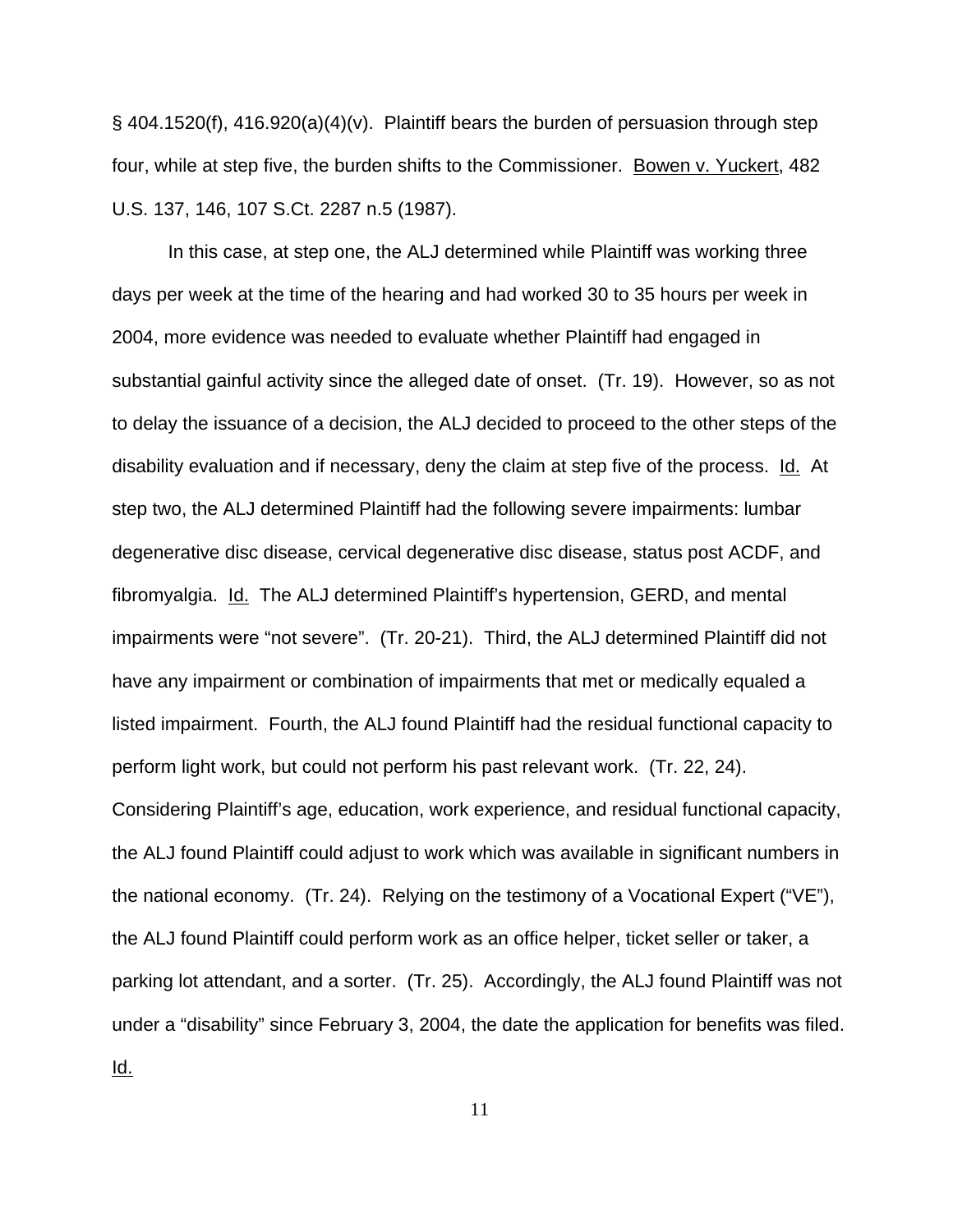#### **III. ANALYSIS**

### **A. The Standard of Review**

The scope of this Court's review is limited to determining whether the ALJ applied the correct legal standards, McRoberts v. Bowen, 841 F.2d 1077, 1080 (11<sup>th</sup> Cir. 1988), and whether the findings are supported by substantial evidence. Richardson v. Perales*,* 402 U.S. 389, 390, 91 S.Ct. 1420 (1971). The Commissioner's findings of fact are conclusive if supported by substantial evidence. 42 U.S.C. § 405(g). Substantial evidence is more than a scintilla – i.e., the evidence must do more than merely create a suspicion of the existence of a fact, and must include such relevant evidence as a reasonable person would accept as adequate to support the conclusion*.* Foote v. Chater, 67 F.3d 1553, 1560 (11<sup>th</sup> Cir. 1995) (citing Walden v. Schweiker, 672 F.2d 835, 838 (11<sup>th</sup> Cir. 1982) and Richardson, 402 U.S. at 401).

Where the Commissioner's decision is supported by substantial evidence, the district court will affirm, even if the reviewer would have reached a contrary result as finder of fact, and even if the reviewer finds the evidence preponderates against the Commissioner's decision. Edwards v. Sullivan, 937 F.2d 580, 584 n.3 (11<sup>th</sup> Cir. 1991); Barnes v. Sullivan, 932 F.2d 1356, 1358 (11<sup>th</sup> Cir. 1991). The district court must view the evidence as a whole, taking into account evidence favorable as well as unfavorable to the decision. Foote, 67 F.3d at 1560; accord*,* Lowery v. Sullivan, 979 F.2d 835, 837 (11th Cir. 1992) (the court must scrutinize the entire record to determine reasonableness of factual findings).

#### **B. Issues on Appeal**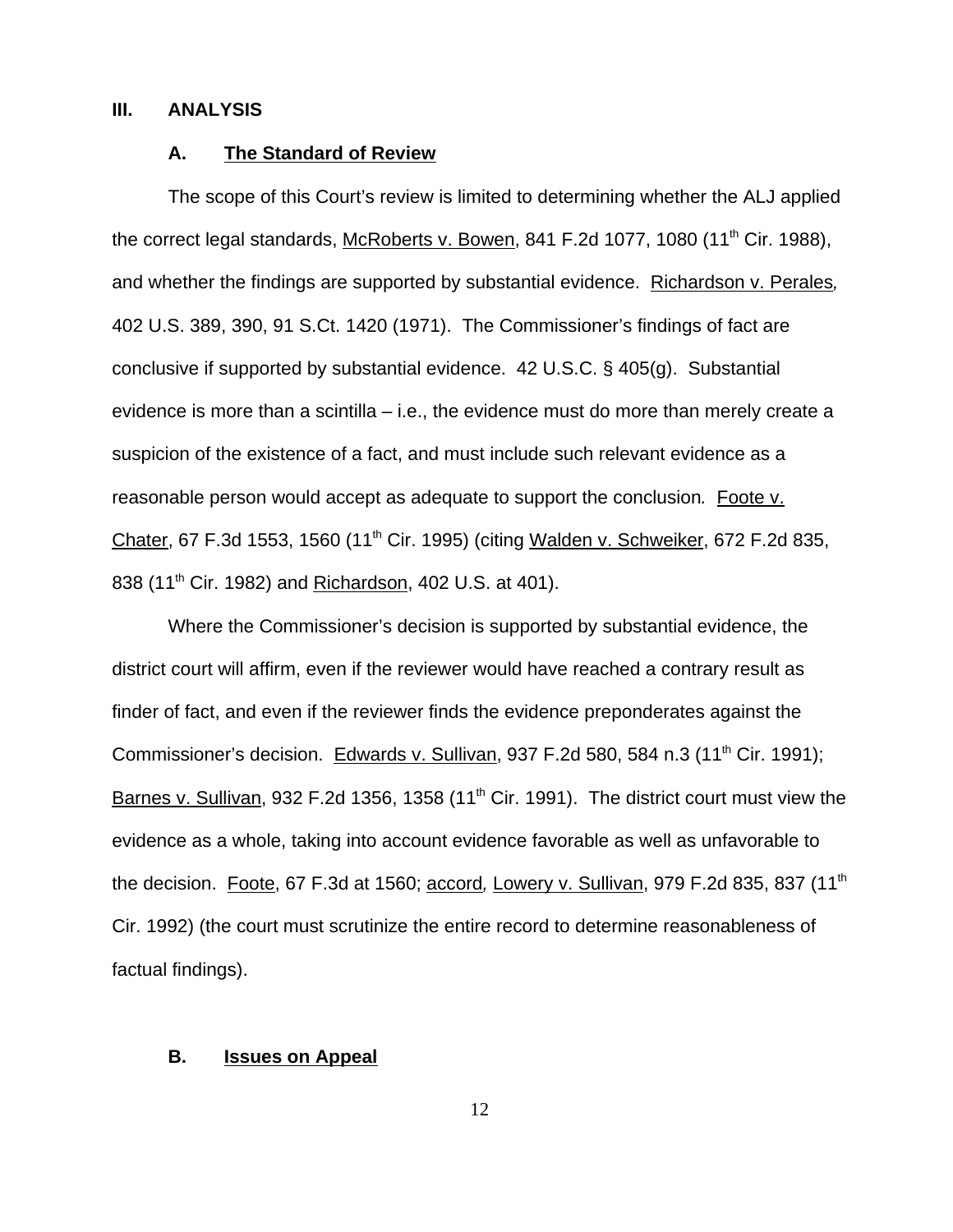Plaintiff argues the following issues on appeal: (1) the ALJ erred by failing to find Plaintiff's depression, bipolar disorder, and anxiety were "severe" impairments, (2) the ALJ erred as a matter of law in evaluating Plaintiff's pain, (3) the ALJ erred in the hypothetical questions he posed to the VE, and (4) the ALJ failed to accord proper weight to the opinions of Plaintiff's treating and examining sources. The Court will address each of the issues raised by Plaintiff.

### **1. Evaluation of Plaintiff's mental impairments**

Plaintiff argues the ALJ ignored the severity of Plaintiff's mental impairments as reflected in the 2002 treatment records from Ten Broeck, as well as the reports of all of Plaintiff's mental health sources. (Tr. 17, p. 8). Specifically, Plaintiff contends despite the evidence of Xanax abuse, the ALJ did not make any finding that Plaintiff's mental disorder was related to any addiction. Id. The Commissioner argues substantial evidence supports the ALJ's finding that Plaintiff does not have a severe mental impairment. (Doc. 18, p. 5). The Commissioner contends Plaintiff failed to show his mental condition interfered with his ability to work or meet the mental demands of unskilled light work. (Doc. 18, pp. 5, 9). Further, the Commissioner argues the mere diagnosis of mood disorder and anxiety is not enough to find Plaintiff's mental impairments severe and the findings of Plaintiff's treating and examining physicians undermine Plaintiff's allegations of a severe mental impairments. (Doc. 18, pp. 5, 7-8).

When evaluating mental impairments, the Social Security Regulations require that the ALJ use the "special technique" dictated by the Psychiatric Review Technique Form ("PRTF"). Moore v. Barnhart, 405 F.3d 1208, 1213 (11<sup>th</sup> Cir. 2005) (citing C.F.R. § 404.1520a-(c)(3-4) and 404.1520a-(e)(2). The Psychiatric Review Technique requires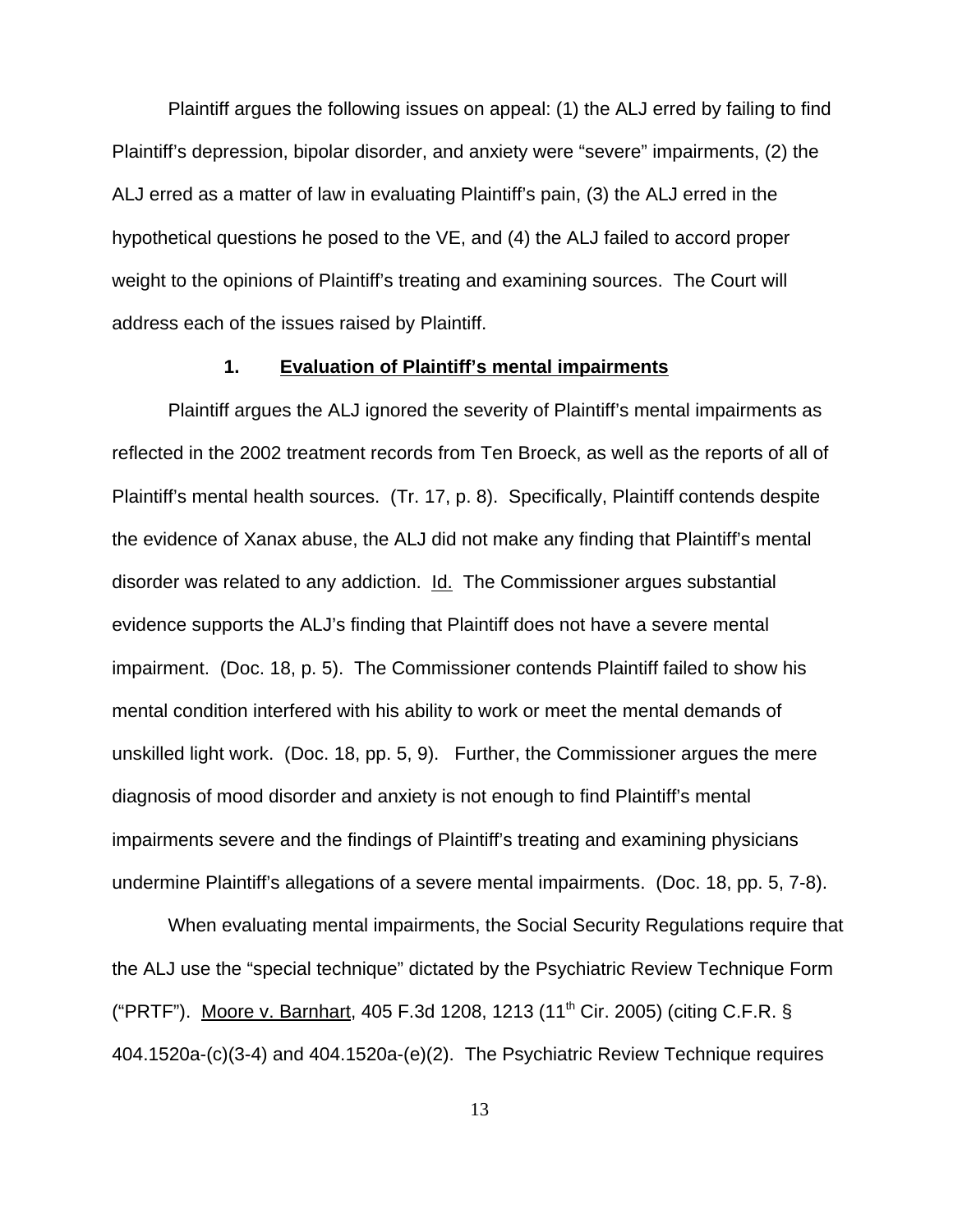separate evaluations of how the claimant's mental impairments impact four functional areas: 1) activities of daily living; 2) social functioning; 3) concentration, persistence, or pace; and 4) episodes of decompensation. Id. It is the duty of the ALJ to incorporate the results of this "special technique" into his findings and conclusions. Id. The severity requirement for mental impairments cannot be satisfied when the evidence shows the claimant has the ability to perform basic work activities.<sup>2</sup> See SSR 85-28, 1985 WL 56856 (Nov. 30, 1984). see also Freeman v. Barnhart, 220 Fed. Appx. 957, 961 (11<sup>th</sup>) Cir. 2007) (holding substantial evidence showed claimant's mental illness did not significantly limit her ability to work where she received treatment for depression and even though she remained symptomatic, she was alert, active, stable, and improved). "[I]t is not diagnosis but, rather, the functional limitations caused by a condition . . . that determine disability." Lafferty v. Astrue, 5:07-cv-347-Oc-GRJ, 2008 WL 4456467, at \*7 (M.D. Fla. Sept. 30, 2008) (quoting Johns v. Bowen, 821 F.2d 551, 555 (11<sup>th</sup> Cir. 1987)). Therefore, the mere fact that a mental condition has been diagnosed is not enough to find a claimant has a severe mental impairment. Id. Where the diagnosed mental condition does not limit the claimant's ability to do basic work activities, the mental condition will be deemed "not severe." See Id.

In this case, the ALJ provided a detailed review of the records reflecting Plaintiff's mental health issues. (Tr. 20 - 22). However, the ALJ found despite Plaintiff's psychiatric admission, the records showed Plaintiff's condition had significantly improved

<sup>2</sup> Basic work activities include: "walking, standing, sitting, lifting, pushing, pulling, reaching, carrying, or handling; seeing, hearing, and speaking; understanding, carrying out, and remembering simple instructions; use of judgment, responding appropriately to supervision, coworkers, and usual work situations; and dealing with changes in routine work setting." SSR 85-28.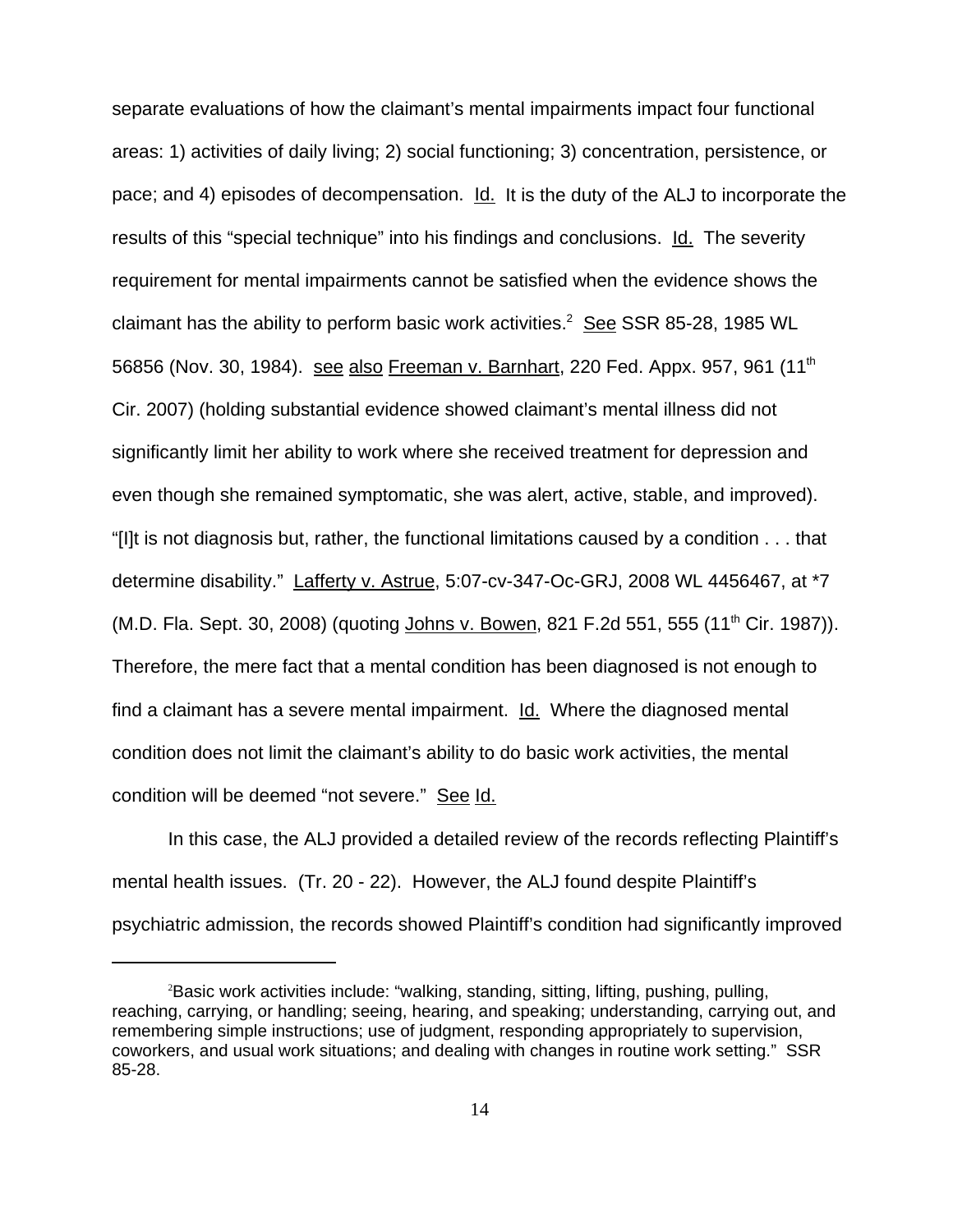by the time he was discharged. (Tr. 20). The ALJ further noted subsequent to Plaintiff's hospitalization, Plaintiff had no significant mental health treatment. Id. The ALJ discussed the fact that despite Plaintiff's testimony about experiencing depression and anxiety in crowds, Plaintiff worked in a position that required interaction with the public and the environment. Id. The ALJ found Plaintiff was able to help himself, understand, remember, and execute simple instructions, and any difficulties Plaintiff experienced with memory and concentration were not severe enough to interfere with Plaintiff's daily functioning. (Tr. 21). The ALJ found none of the doctors who saw Plaintiff for his mental conditions reported resulting difficulties in functioning except Dr. Yates, whose opinion the ALJ gave little weight. (Tr. 20-21). The ALJ found after considering the evidence, Plaintiff's mental impairments only resulted in mild limitation in each of the four-functional areas described in the PRTF. (Tr. 21).

Plaintiff argues the ALJ ignored treatment records from Ten Broeck and did not make any finding concerning Plaintiff's drug dependence. (Doc. 17, p. 8). The ALJ is not required to refer to every bit of evidence in his decision. Dyer v. Barnhart, 395 F.3d 1206, 1211 (11<sup>th</sup> Cir. 2005) (stating there is no rigid requirement that the ALJ reference every piece of evidence so long as the ALJ's decision is not a broad rejection). Nevertheless, contrary to Plaintiff's allegation, the ALJ stated Plaintiff's memory and concentration problems were likely the result of his drug use, but he found they were not severe enough to affect Plaintiff's daily performance. (Tr. 21). The Court finds the ALJ considered the evidence of Plaintiff's mental impairments in its entirety and provided support for his finding that Plaintiff's mental impairments were not severe. While Plaintiff's anxiety was noted throughout the record, there is little evidence that it affected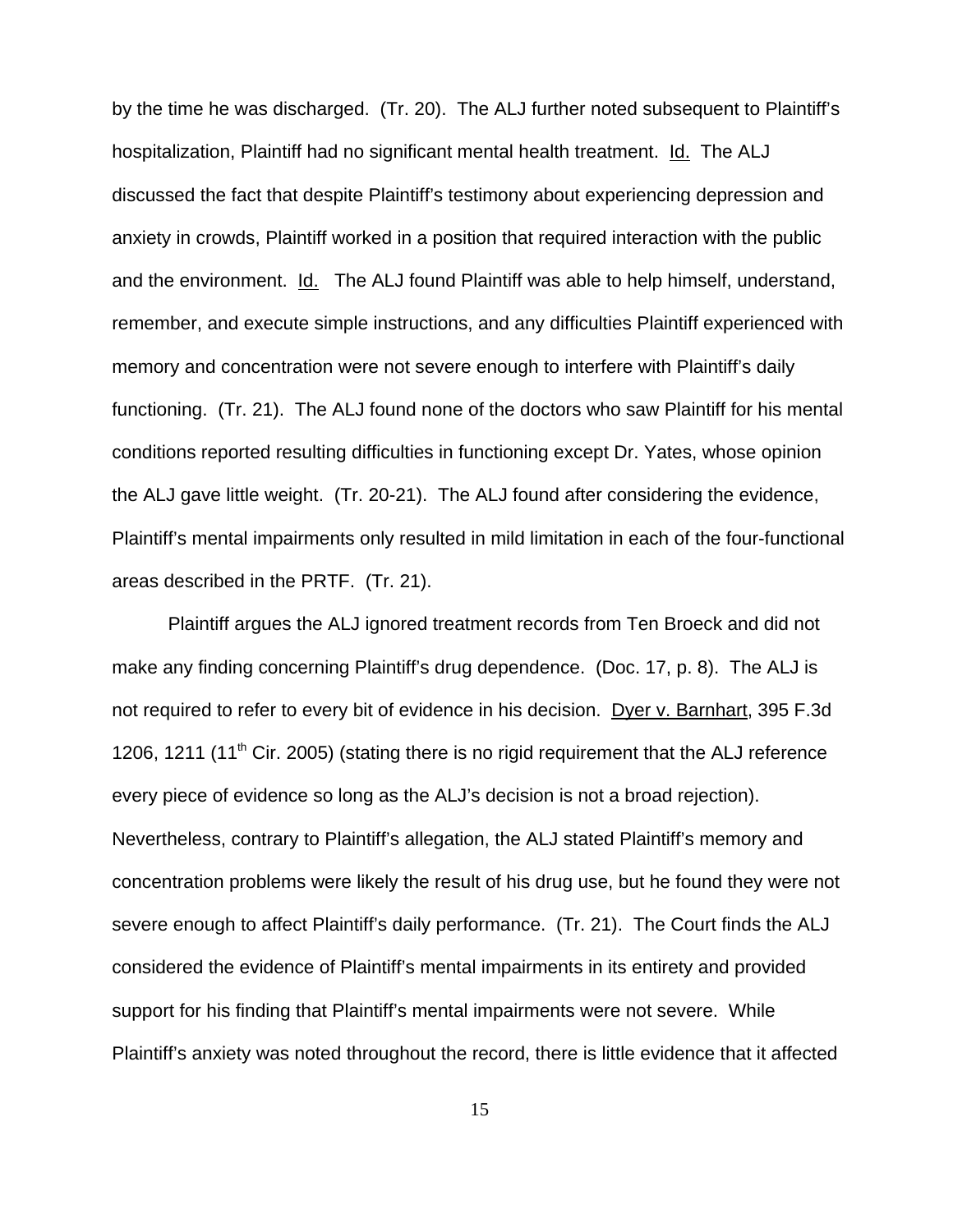his ability to function on a day to day basis.

Dr. Sessions noted Plaintiff had *controlled* chronic anxiety. (Tr. 256). Plaintiff continued to work despite his mental condition. (Tr. 471-472). Plaintiff himself testified his health issues were physical, not mental. (Tr. 492). Despite Plaintiff's anxiety, none of Plaintiff's doctors indicated Plaintiff was severely limited in his ability to perform work related mental activities. (Tr. 273, 257, 291, 221). Even Dr. Yates, who reported severe psychological limitations, found Plaintiff had a good ability to understand, remember, and carry out simple job instructions. (Tr. 312). The Court finds substantial evidence supports the finding that Plaintiff's anxiety did not affect his ability to work. Additionally, despite Plaintiff's claim of disability due to severe depression and mood disorder and diagnoses of the same, Plaintiff reported feeling better mentally and testified he tried to have a sense of humor about things and tried to keep a good frame of mind. (Tr. 479 - 480, 481). Upon review, the Court finds the ALJ performed an evaluation of Plaintiff's mental impairments that is consistent with the Social Security Regulations and substantial evidence supports the ALJ's finding that Plaintiff's mental impairments were not severe.

## **2. The ALJ's evaluation of Plaintiff's pain**

Plaintiff argues the ALJ misapplied the Eleventh Circuit pain standard and failed to state a reasonable basis for rejecting Plaintiff's pain testimony. (Doc. 17, p. 10). In particular, Plaintiff argues the fact that he performed a little housework and some cooking, is not dispositive of an ability to perform light work. (Doc. 17, p. 9). Plaintiff contends performance of household work in short duration does not disqualify Plaintiff from the receipt of disability benefits. (Doc. 17, p. 10). The Commissioner argues the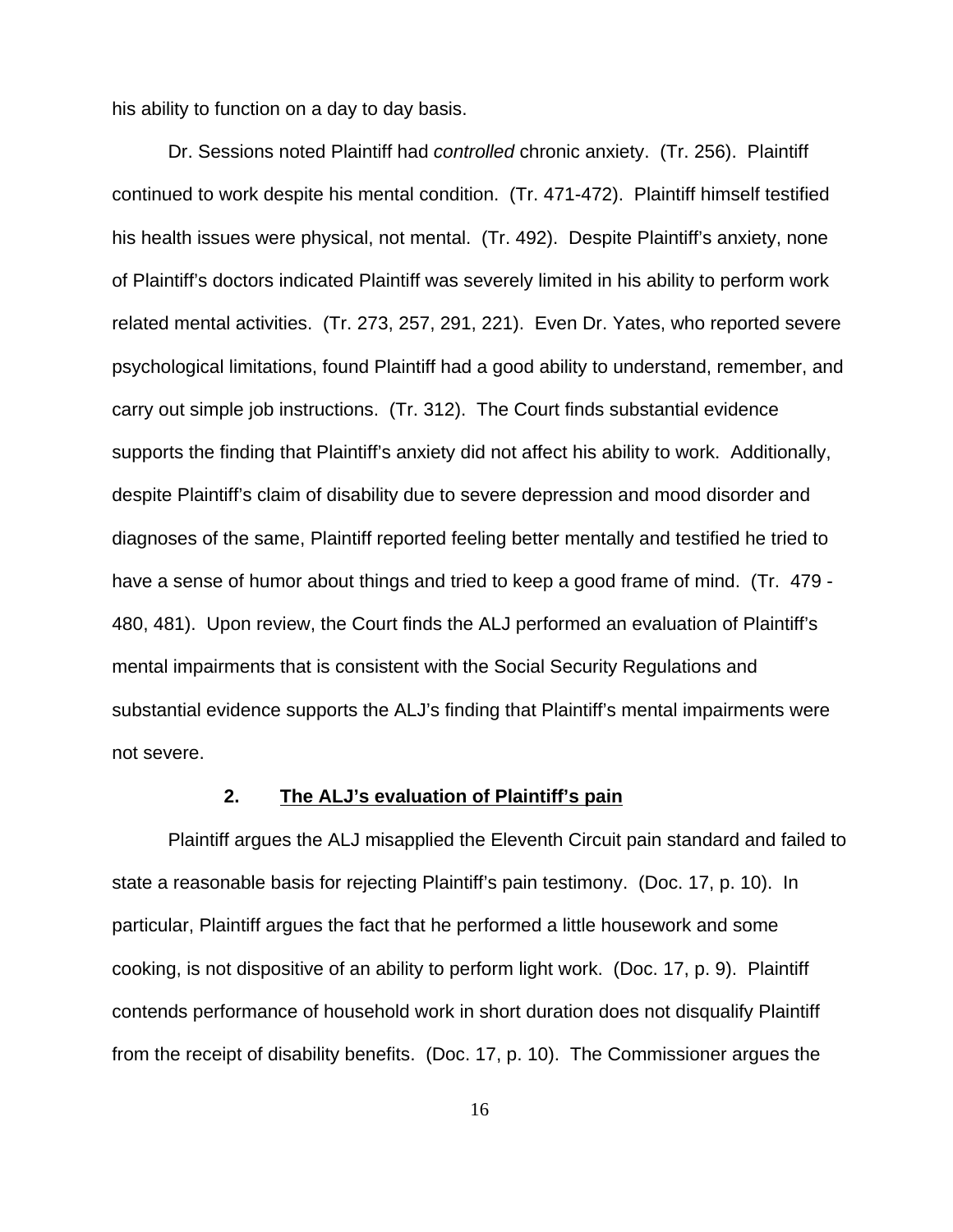ALJ provided substantial evidence to support Plaintiff's RFC and to show Plaintiff's condition did not cause disabling limitations. (Doc. 18, p. 11). The Commissioner contends the ALJ did not find Plaintiff's daily activities were dispositive evidence of Plaintiff's ability to work, but relied on the evidence as a whole to find Plaintiff's

statements not credible. (Doc. 18, p. 13).

In determining whether the medical signs and laboratory findings show medical impairments which could reasonably be expected to produce the pain alleged, the ALJ must apply the Eleventh Circuit's three-part "pain standard":

> The pain standard requires (1) evidence of an underlying medical condition and either (2) objective medical evidence that confirms the severity of the alleged pain arising from that condition or (3) that the objectively determined medical condition is of such a severity that it can be reasonably expected to give rise to the alleged pain.

Foote, 67 F.3d at 1560 (quoting Holt v. Sullivan, 921 F.2d 1221, 1223 (11<sup>th</sup> Cir. 1991)). Pain alone can be disabling, even when its existence is unsupported by objective evidence, Marbury v. Sullivan, 957 F.2d 837, 839 (11<sup>th</sup> Cir. 1992), although an individual's statement as to pain is not, by itself, conclusive of disability. 42 U.S.C. § 423(d)(5)(A). Therefore, when the ALJ decides not to credit a claimant's testimony about pain, he must articulate specific and adequate reasons for doing so, or the record must be obvious as to the credibility finding. Jones v. Dep't of Health & Human Services, 941 F.2d 1529, 1532 (11<sup>th</sup> Cir. 1991) (stated reasons must be based on substantial evidence); see also Moore v. Barnhart, 405 F.3d 1208, 1212 n.4 (11<sup>th</sup> Cir. 2005) (holding precedent in the Eleventh Circuit requires "explicit articulation of the reasons justifying a decision to discredit a claimant's subjective pain testimony"). As a matter of law, the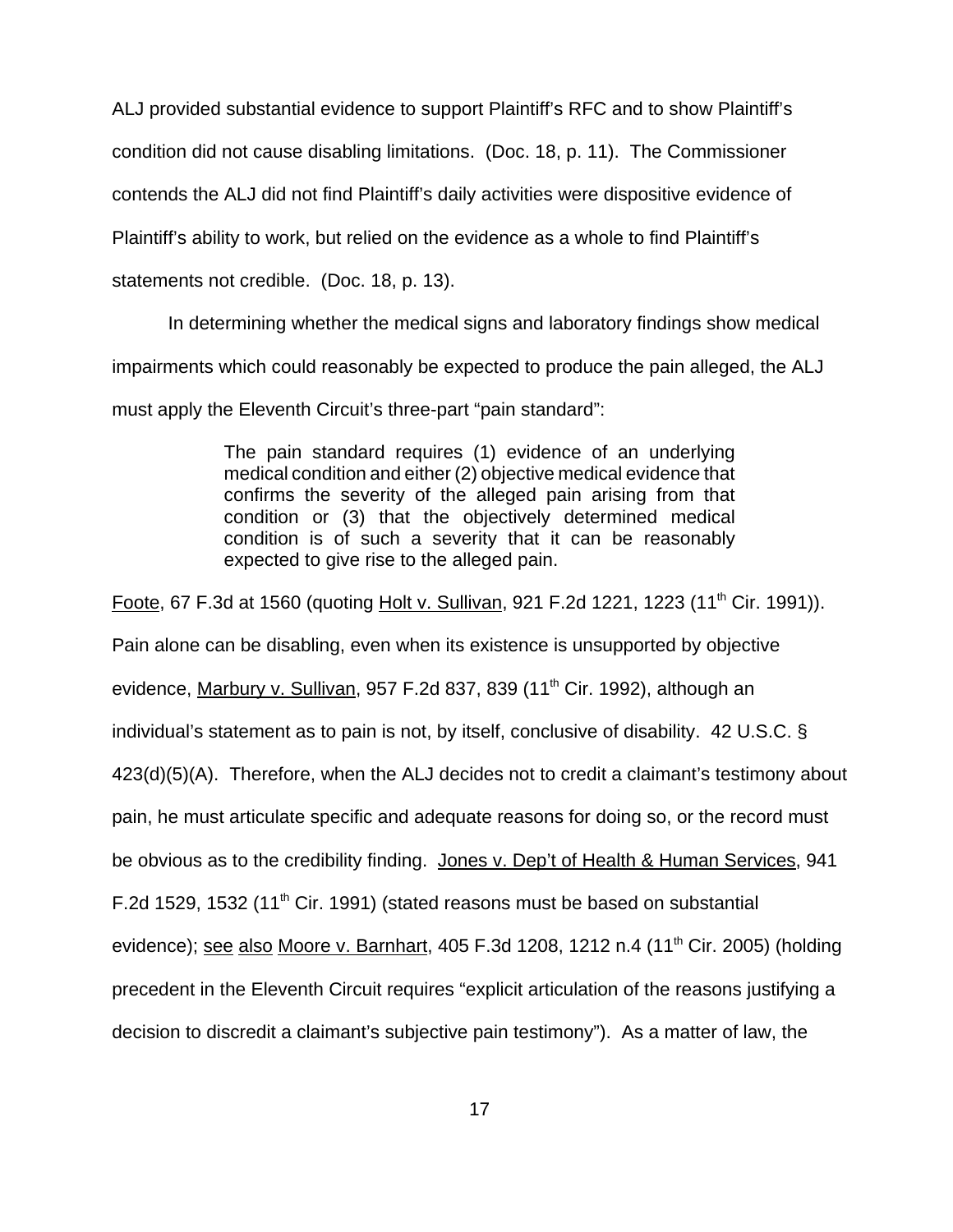failure to articulate the reasons for discrediting subjective pain testimony requires that the testimony be accepted as true. Foote, 67 F.3d at 1561-62; Cannon v. Bowen, 858 F.2d 1541, 1545 (11<sup>th</sup> Cir. 1988). A reviewing court will not disturb a clearly articulated credibility finding with substantial supporting evidence in the record. MacGregor v. Bowen, 786 F.2d 1050, 1054 (11<sup>th</sup> Cir. 1986).

The Court must determine whether the reasons the ALJ articulated for discrediting Plaintiff's testimony are adequate and supported by substantial evidence. MacGregor, 786 F.2d at 1054. In determining the credibility of a claimant's statements, the ALJ must consider the entire case record and articulate his findings so as to "make clear to the individual and to any subsequent reviewers, the weight the adjudicator gave to the individual's statements and the reasons for that weight." SSR 96-7p. 1996 WL 374186, at \*1 (July 2, 1996); see Harris v. Astrue, No. 07-22334-CIV, 2008 WL 4725194, at \*6 (S.D. Fla. Oct. 24, 2008). The ALJ cannot discredit a claimant's testimony based on the absence of objective evidence alone. See Marbury, 957 F.2d at 839. Additionally, a claimant's participation in household activities such as cooking, grocery shopping, and cleaning is not dispositive evidence of one's ability to work. See Lewis v. Callahan, 125 F.3d 1436, 1441 (11th Cir. 1997) (holding participation in everyday activities for short duration does not disqualify claimant from disability benefits). However, the ALJ may rely on the inconsistencies between a claimant's description of diverse activities and claims of disability to discredit a claimant's subjective complaints. See Johnson v. Barnhart, 268 F. Supp. 2d 1317 (M.D. Fla. 2002), aff'd, 69 Fed. Appx. 991, 2003 WL  $21283493$  (11<sup>th</sup> Cir. 2003). The ALJ is allowed to consider the inconsistencies between a claimant's subjective complaints and the evidence of record when determining credibility.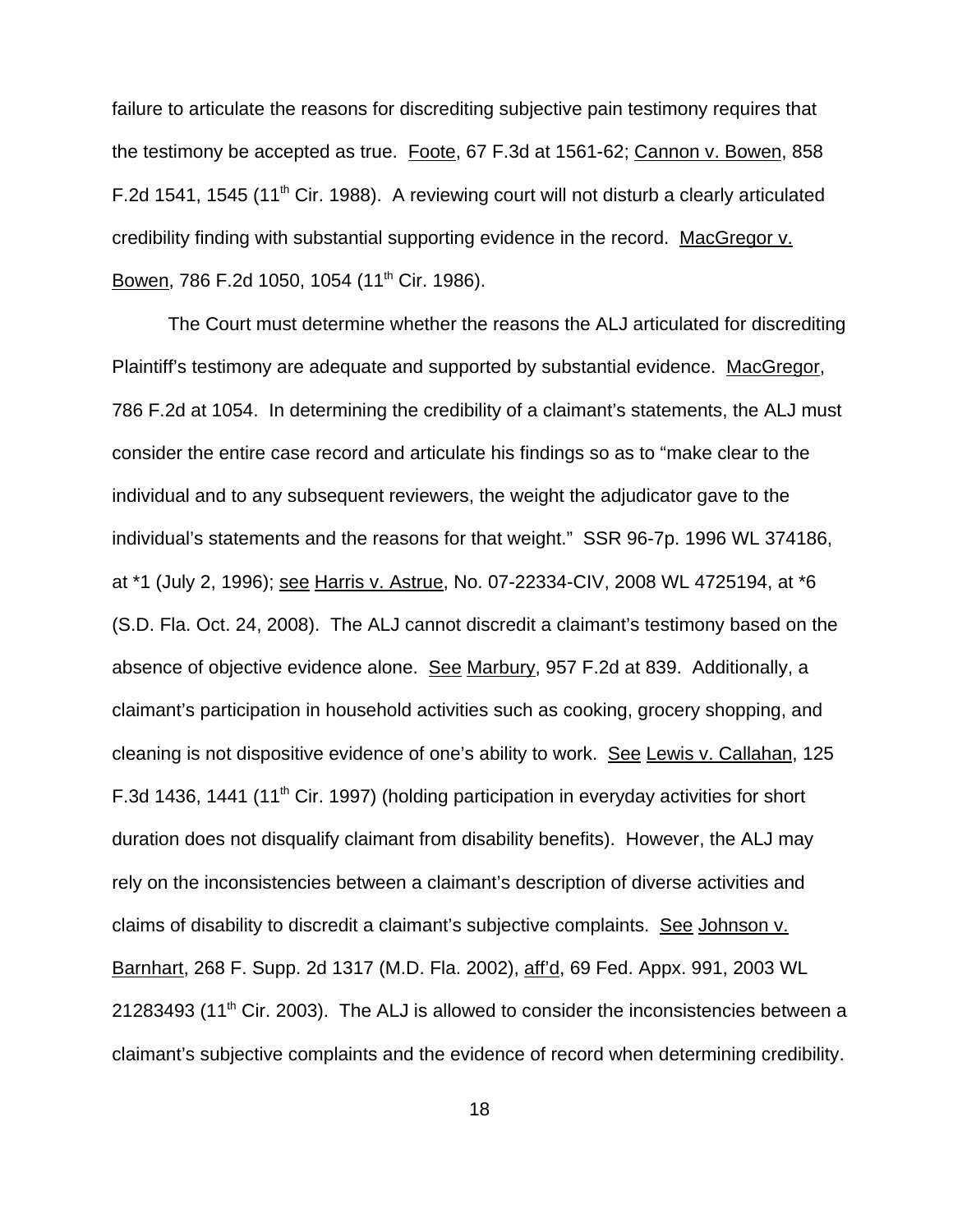See MaCray v. Massanari, 175 F. Supp. 2d 1329, 1338 (M.D.Ala. 2001)(holding the ALJ is entitled to consider inconsistencies between claimant's subjective complaints and evidence of record).

As an initial matter, the Court finds Plaintiff's argument that the ALJ erred by finding Plaintiff's daily activities dispositive of an ability to work is misplaced. Contrary to Plaintiff's argument, the ALJ's decision does not even mention Plaintiff's daily activities in his findings. However, considering the reasons the ALJ did provide for discrediting Plaintiff's testimony, the Court finds they are supported by substantial evidence. In this case, the ALJ found Plaintiff's allegations of pain were unsupported by the objective medical evidence. (Tr. 23-24). The ALJ reasoned Plaintiff's pain was not disabling because there was no significant pain treatment, other than pain medication, reflected in the medical records. Id. Additionally, the ALJ determined the fact that Plaintiff was working suggested his symptoms were not as debilitating as he claimed. Id. The ALJ also indicated he gave Plaintiff's allegation of being unable to stand or walk for long periods little weight because no doctor had noted this limitation. (Tr. 24). While the lack of objective medical evidence alone, is not determinative of Plaintiff's credibility, the ALJ is allowed to consider the objective medical signs and findings, or lack thereof, when determining credibility. See 20 C.F.R. § 416.929(c). Here, the ALJ considered the absence of medical evidence together with the fact that Plaintiff had demonstrated an ongoing ability to work and found Plaintiff's claims of disabling pain inconsistent with the record. Accordingly, the Court concludes the ALJ provided an adequate evaluation of Plaintiff's pain testimony which is supported by substantial evidence.

## **3. Hypothetical questions posed to the VE**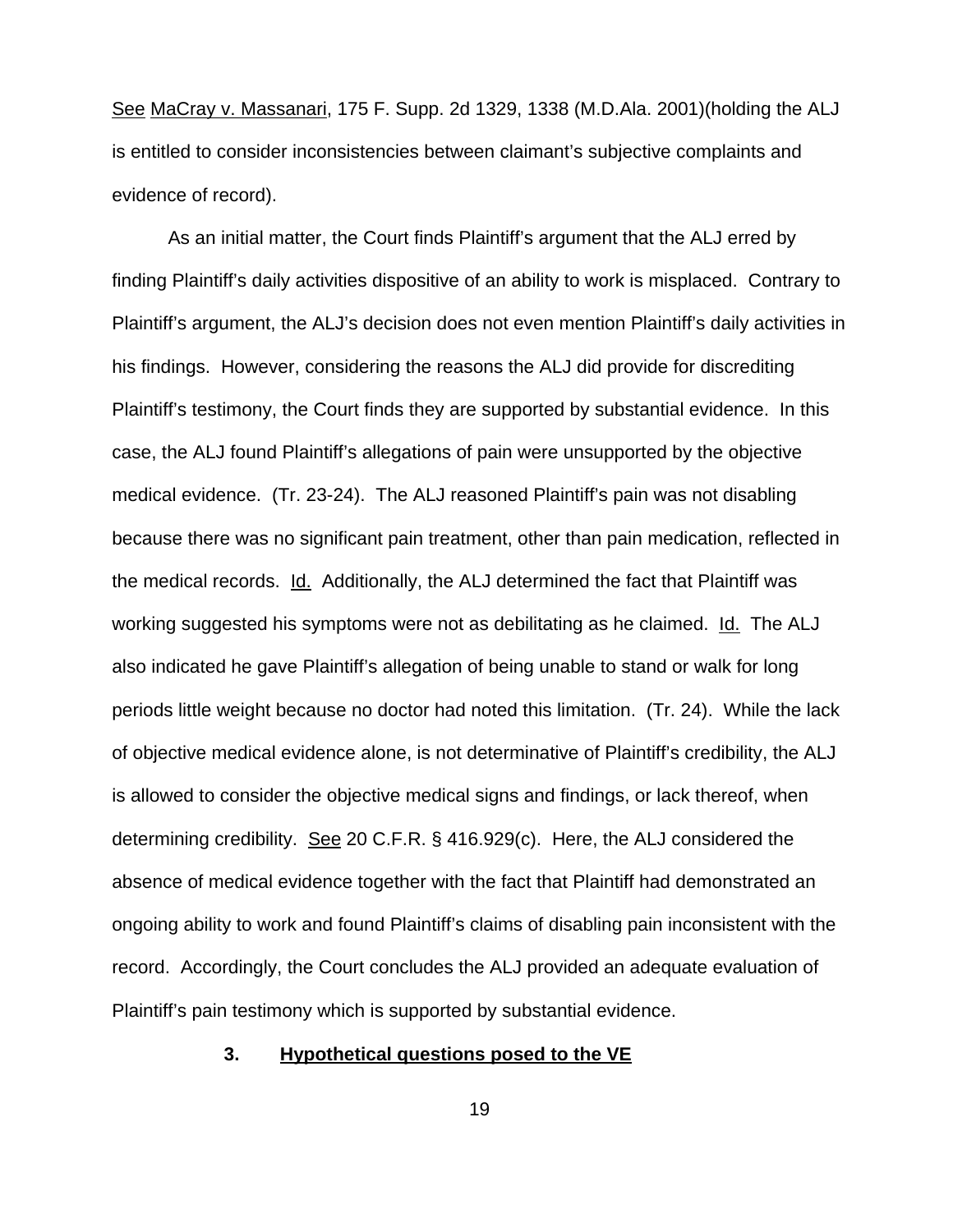Plaintiff argues the ALJ's decision was not based on substantial evidence because the ALJ's hypothetical to the VE failed to include any of the mental impairments mentioned by Dr. Yates. (Doc. 17, pp. 10-11). Plaintiff contends the ALJ failed to consider the combination of Plaintiff's impairments, even if the impairments separately were not found to be "severe". (Doc. 17, p. 11). In support of this argument, Plaintiff cites to Hudson v. Heckler, 755 F.2d 781 (11<sup>th</sup> Cir. 1985) and Cook v. Barnhart, 347 F. Supp. 2d 1125, 1133, 1134 (M.D. Ala. 2004), specifically arguing that although Plaintiff's mental impairments were deemed "non-severe," the ALJ should have included the same in the hypothetical posed to the VE. Id. Further, Plaintiff argues if the ALJ had considered the VE's responses to the hypothetical questions of Plaintiff's representative, the ALJ would have found the occupational base for the jobs identified was so eroded that such jobs would be unavailable to Plaintiff. Id. The Commissioner argues Plaintiff's contention is without merit because the ALJ was not required to include unsupported allegations in the hypothetical question and was not required to include limitations he found not credible. (Doc. 18, p. 14-15).

Generally, in order for the VE's testimony to constitute substantial evidence, the ALJ must pose a hypothetical that incorporates all of the claimant's impairments. Wilson v. Barnhart, 284 F.3d 1219, 1227 (11<sup>th</sup> Cir. 2002) (citing Jones v. Apfel, 190 F.3d 1224, 1229 (11<sup>th</sup> Cir. 1999)). There is a requirement that the ALJ consider the combination of impairments even when the impairments separately are not severe. See Bruet v. Barnhart, 313 F. Supp. 2d 1338, 1346 (M.D. Fla. 2004) (citing Hudson v. Heckler, 755 F.2d 781 (11<sup>th</sup> Cir. 1985); see also Walker v. Bowen, 826 F.2d 996, 1001 (11<sup>th</sup> Cir. 1987) (finding the ALJ is required to consider the combined effects of all impairments in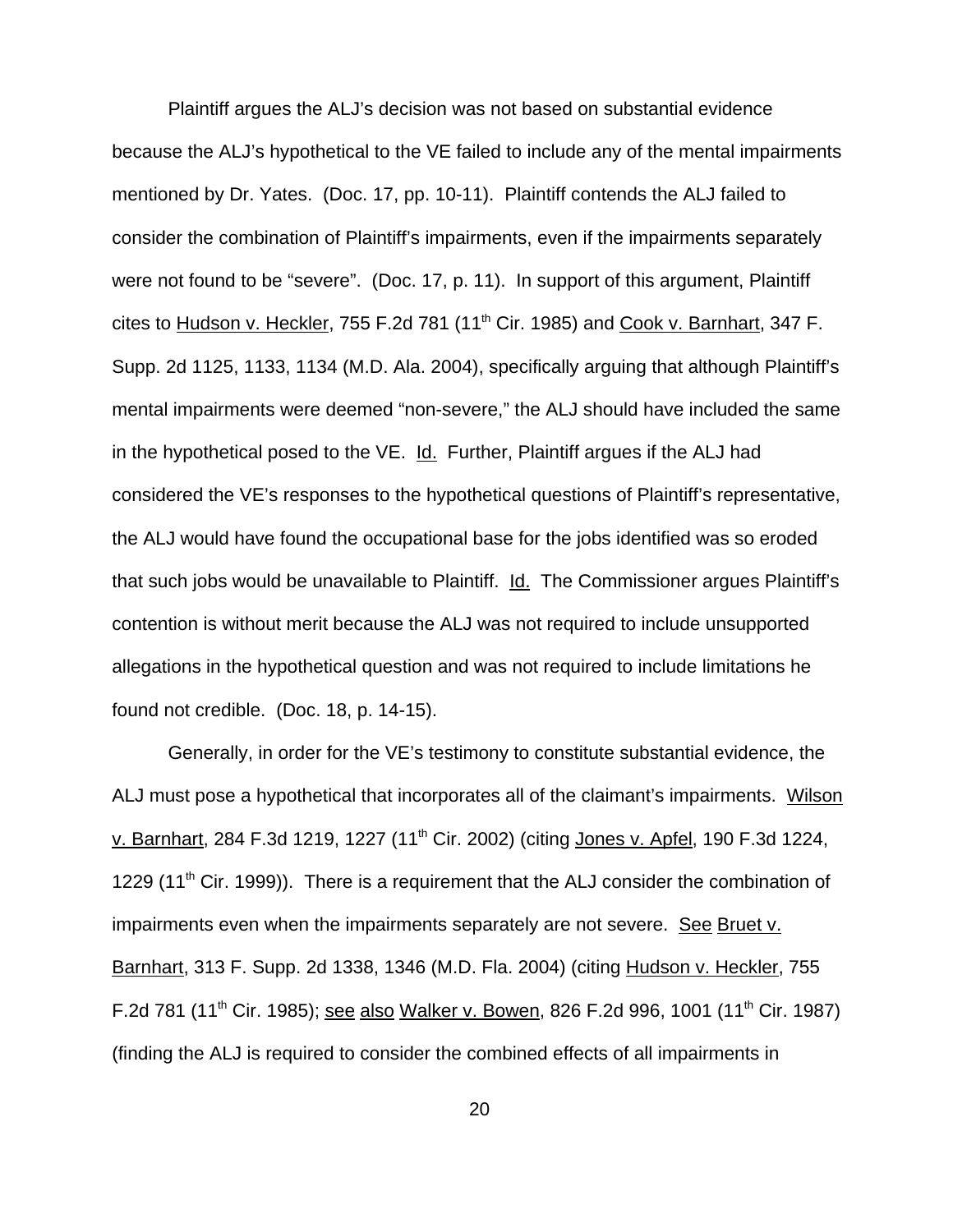evaluating disability). However, the ALJ need not include in the hypothetical posed to the VE, impairments which do not severely limit the claimant's ability to work. See Jones v. Comm'r of Soc. Sec., 181 Fed. Appx. 767, 771  $(11<sup>th</sup> Cir. 2006)$  (holding the hypothetical posed to the VE need not include limitation as to concentration because the claimant's daily activities and a doctor's report "do not necessitate a finding that [the claimant] has severe impairments in her concentration"); see also Loveless v. Massanari, 136 F. Supp. 2d 1245, 1251 (M.D. Ala. 2001) (holding ALJ's hypothetical questions were proper where they included only impairments the ALJ found to be severe).

In this case, the ALJ did not include Plaintiff's mental impairments in the hypothetical posed to the VE. (Tr. 501-502). However, the Court finds the ALJ considered the combination of Plaintiff's impairments, but because his mental impairments were found to be "not severe," the ALJ did not include them in the hypothetical. Contrary to Plaintiff's argument, Cook held the ALJ's hypothetical was flawed because it failed "to outline explicitly all [of the claimant's] *severe* impairments." Cook, 347 F. Supp. 2d 1125 at 1134 (emphasis added). The Cook court did not find the ALJ erred because he failed to incorporate the claimant's non-severe impairments. Id. Therefore, in this case, where the Court has determined the ALJ properly considered Plaintiff's mental impairments and substantial evidence supports the same, the Court finds the ALJ presented the VE with a proper hypothetical. In presenting the hypothetical, the ALJ laid out Plaintiff's RFC based on the physical limitations identified. (Tr. 19, 501-502). Accordingly, the Court concludes the ALJ's omission of any reference to Plaintiff's mental condition in the hypothetical is not reversible error.

## **4. Weight placed on opinions of Plaintiff's treating and examining**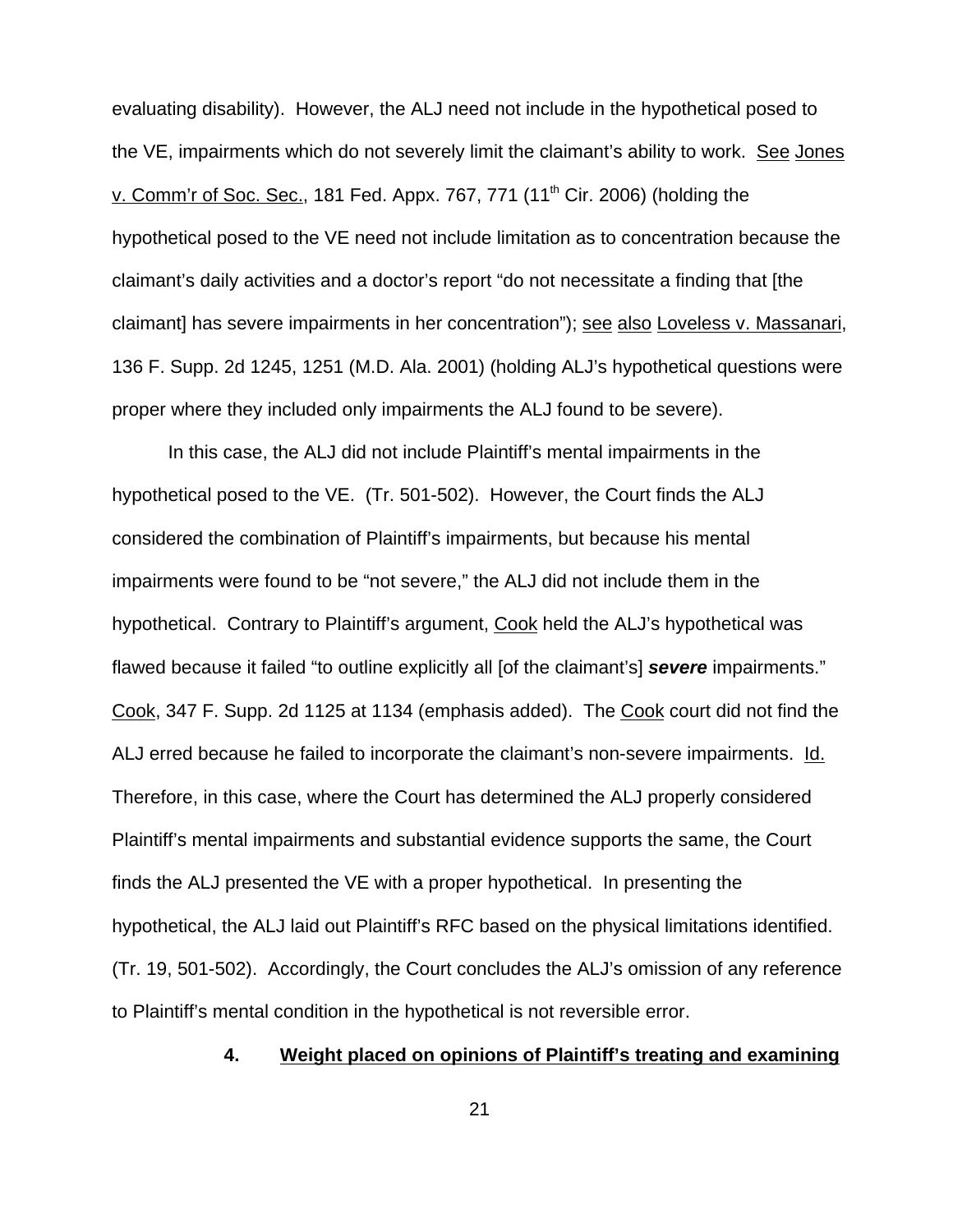#### **physicians**

In this case, Plaintiff argues "good cause" did not justify the weight the ALJ placed on the opinion of Plaintiff's treating physicians. (Doc. 17, p. 11). Plaintiff argues considerable weight should have been placed on the opinions of Dr. Biggerstaff and Dr. Sessions because their treatment relationship with Plaintiff met the longitudinal requirements of the case law in this circuit. Id. Without citing specific opinions, Plaintiff also contends the ALJ selectively ignored certain opinions which would have led to a favorable outcome for Plaintiff. Id. The Commissioner argues Plaintiff's failure to specify which opinions the ALJ improperly weighed, amounts to Plaintiff's abandonment of this issue. (Doc. 18, p. 16). Alternatively, the Commissioner argues substantial evidence supports the ALJ's evaluation of Plaintiff's treating physicians' opinions. (Doc. 18, pp. 17-18).

The ALJ is required to give controlling weight to the opinion of a treating physician because a treating physician is one who is able to provide a detailed longitudinal picture of the claimant's impairment(s). 20 C.F.R. § 404.1527(d)(2). A treating physician's opinion must be given "substantial or considerable weight unless 'good cause' is shown to the contrary." Wright v. Barnhart, 153 Fed. Appx. 678, 684 (11<sup>th</sup> Cir. 2005) (citing Lewis, 125 F.3d 1436 at 1439. The Eleventh Circuit has found there is "good cause" to place less weight on the opinion of a treating physician where: (1) the opinion was not bolstered by the evidence, (2) the evidence supported a contrary finding, or (3) the opinion was conclusory or inconsistent with the doctor's own medical records. Id. Where an ALJ discounts or rejects a treating physician's opinion, he is required to articulate his reasons for doing so. Phillips v. Barnhart, 357 F.3d. 1232, 1241 (11<sup>th</sup> Cir.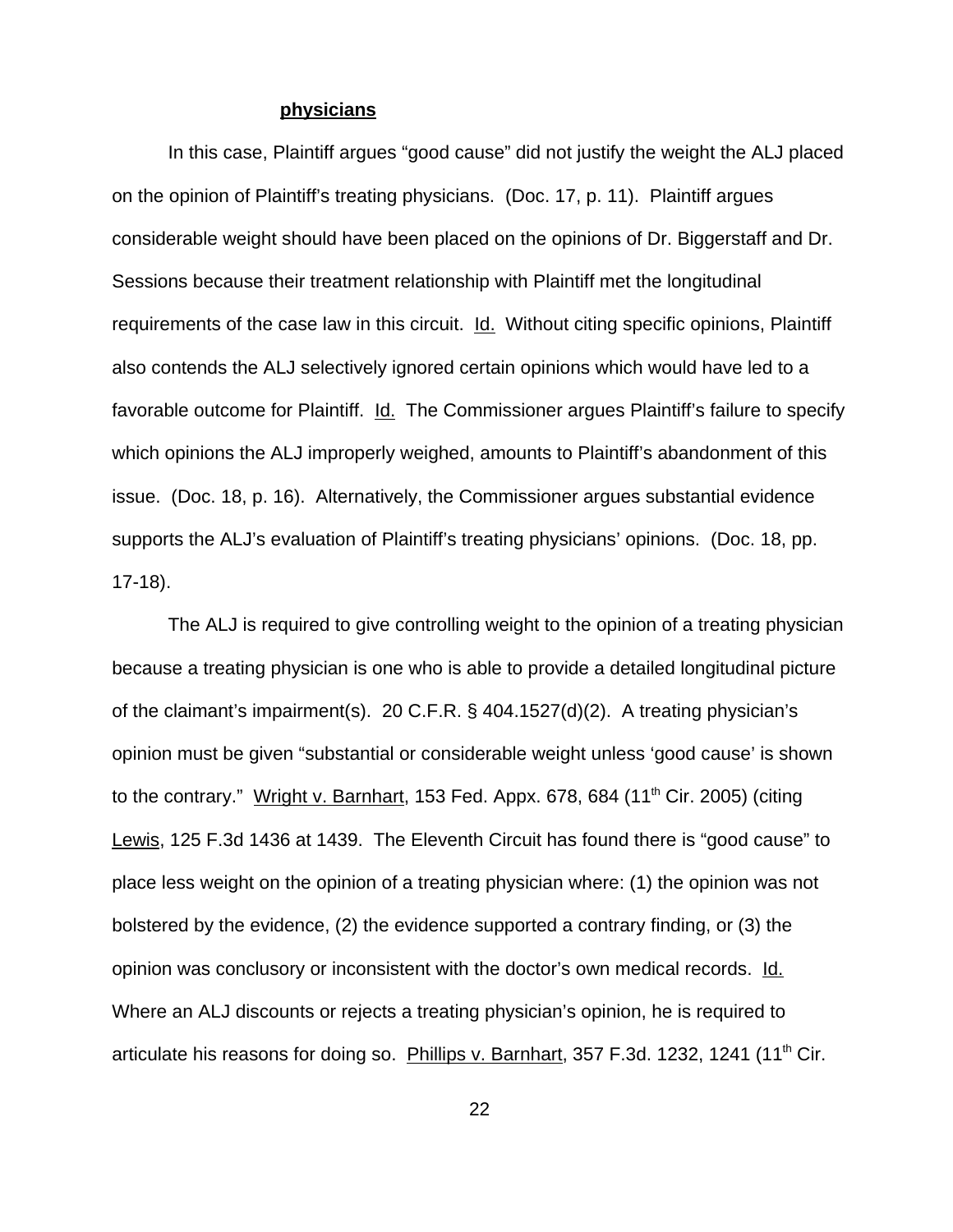2004). An ALJ commits reversible error if he fails to articulate reasons for discounting a treating physician's opinion. See Lewis, 125 F.3d at 1440.

In this case, it appears the ALJ determined Dr. Sessions and Dr. Biggerstaff were Plaintiff's treating physicians. (Tr. 20, 23). However, the ALJ also discussed the opinions of two consultative psychological examiners employed by the Social Security Administration and the opinion of Dr. Yates, who performed a single psychological evaluation of Plaintiff. (Tr. 20, 21). The ALJ found, except for Dr. Sessions's assessment of Plaintiff's ability to deal with stress and authority, Dr. Sessions's opinion was consistent with the objective medical evidence and was entitled to great weight. (Tr. 21). It appears the ALJ also placed considerable weight on Dr. Biggerstaff's treatment records<sup>3</sup> although the ALJ did not expressly discuss the weight he applied. Id. With respect to the consultative sources, the ALJ determined Dr. Yates's opinion was worth little weight because his opinion was unsupported by objective medical evidence and Dr. Yates's opinion was contrary to the opinion of Plaintiff's treating physician, Dr. Sessions. Id. However, the ALJ gave the opinions of the state agency psychologists significant weight because he found them fully supported by the objective medical evidence. Id.

While Plaintiff argues no good cause existed to place limited weight on the treating physicians' opinions, the ALJ recognized Dr. Sessions and Dr. Biggerstaff as Plaintiff's treating doctors, but did not in fact discount their opinions. As such, the Court finds Plaintiff's argument concerning good cause is without merit. Ordinarily, the ALJ must specify what weight is given to a treating physician's opinion and any reason for

 ${}^{3}$ The Court refers to the treatment records of Dr. Biggerstaff, as opposed to Dr. Biggerstaff's opinion, because there is no evaluation form from Dr. Biggerstaff in the record.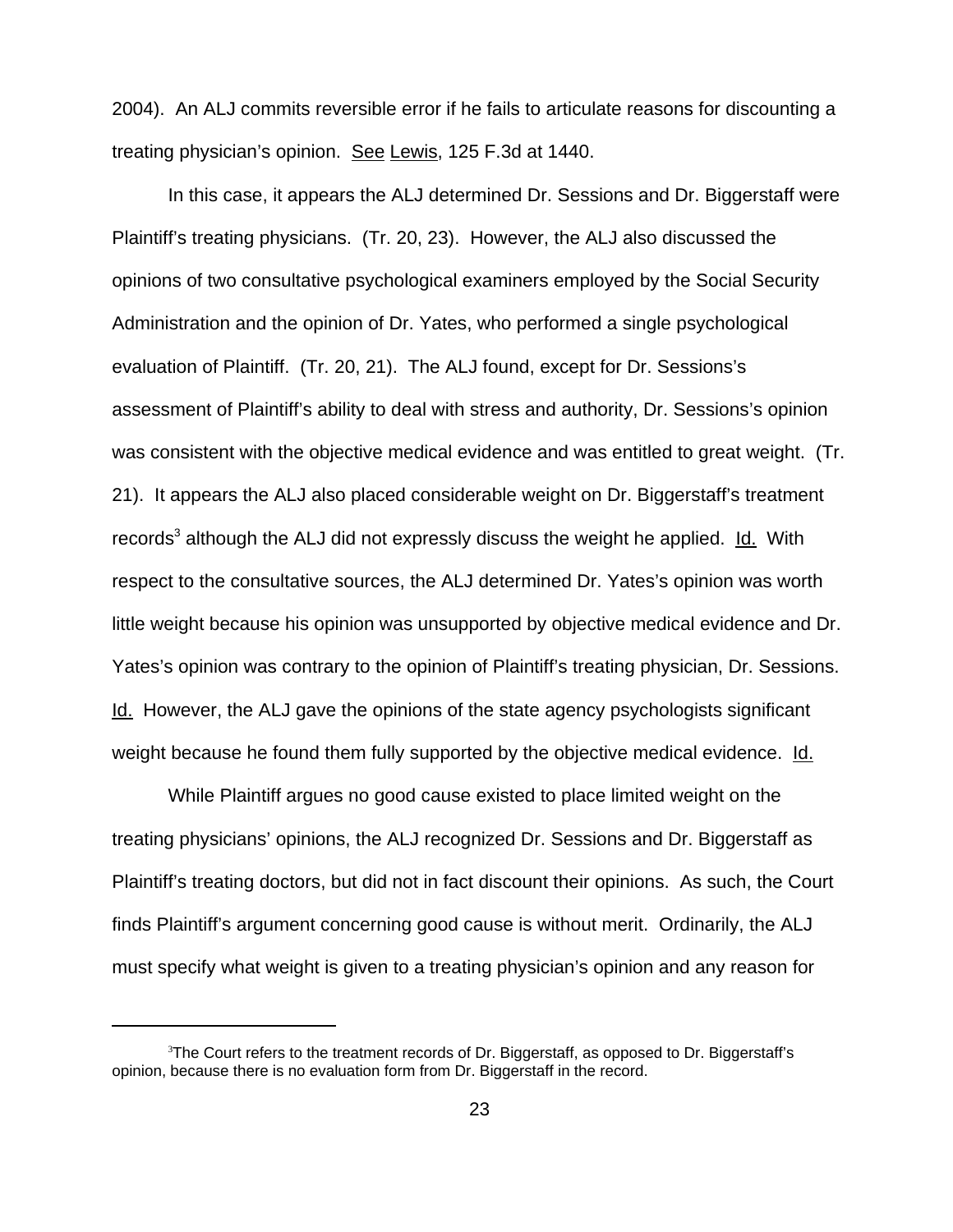giving it no weight. See MacGregor v. Bowen, 786 F.2d 1050, 1053 (11<sup>th</sup> Cir. 1986). However, remand is only required in cases where the court is "unable to determine whether the ALJ applied the proper legal standard and gave the treating physician's evidence substantial or considerable weight or found good cause not to do so." Wiggins v. Schwaiker, 679 F.2d 1387, 1390 (11<sup>th</sup> Cir. 1982). The ALJ placed great weight on Dr. Sessions's opinion, with the exception of the portion which dealt with Plaintiff's ability to deal with stress and authority, and the Court finds the ALJ clearly articulated his reason for discrediting that portion of Dr. Sessions's opinion. The ALJ found Dr. Sessions's opinion that Plaintiff was unable to deal with work stress and authority inconsistent with the fact that, despite his condition, Plaintiff was working in a position that required interaction with the public. (Tr. 20).

With respect to Dr. Biggerstaff, the Court recognizes the ALJ did not specifically express the weight given to his progress notes. However, it appears the ALJ placed considerable weight on Dr. Biggerstaff's records. The Court finds the weight applied is implicit in the ALJ's discussion. First, the ALJ noted the length of Dr. Biggerstaff's treating relationship with Plaintiff. The ALJ also relied of Dr. Biggerstaff's notes which reflected Plaintiff's reports of feeling better mentally and physically. Third, the ALJ used Dr. Biggerstaff's records to support his finding that Plaintiff only received conservative treatment for pain. There is nothing to indicate the ALJ placed limited weight on Dr. Biggerstaff's notes. Accordingly, the Court finds the ALJ applied the proper legal standard and placed the appropriate weight on the treating physician's records. Despite the ALJ's omission of an explicit expression of the weight applied, the Court finds remand is not required.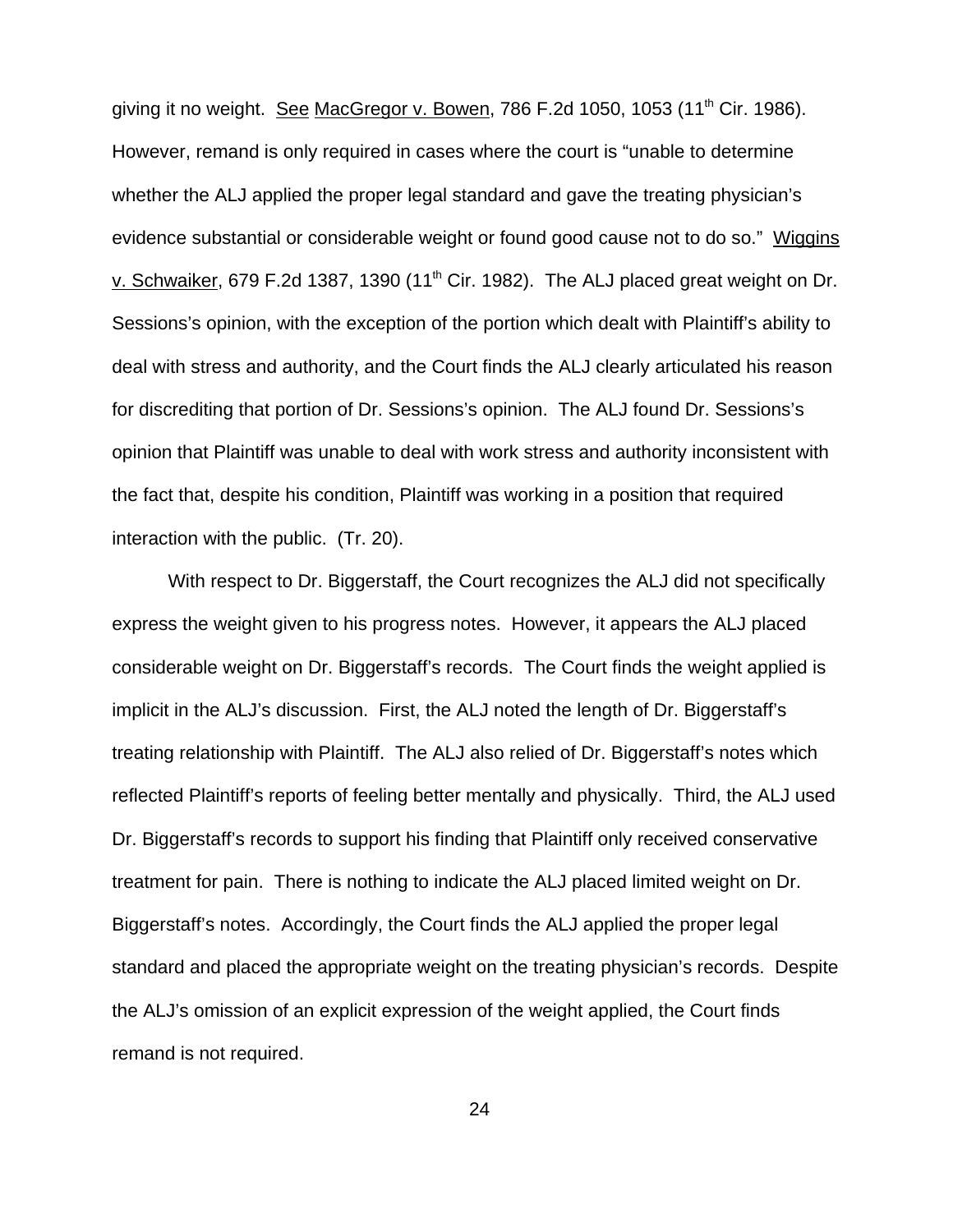With regard to Plaintiff's consultative psychological evaluations, the ALJ noted the state agency psychologists' opinions were consistent with the record, but that of Dr. Yates was not. (Tr. 21). "[T]he report of a consulting physician who examined claimant once does not constitute 'substantial evidence' upon the record as a whole, especially when contradicted by the evaluation of the claimant's treating physician." Kent v. Sullivan, 788 F. Supp. 541, 544 (N.D. Ala. 1992). In this case, Plaintiff saw Dr. Yates once, on May 12, 2005. (Tr. 303). Dr. Yates opined Plaintiff's mental ability to work was "poor to none" in areas such as relating to co-workers, dealing with the public, using judgment, dealing with work stresses, maintaining concentration, understanding, relating predictably in social situations, and demonstrating reliability. (Tr. 310-313). The ALJ found Dr. Yates's report inconsistent with that of Dr. Sessions, who found Plaintiff's quality of thinking, thought content, concentration, orientation, memory, and behavior "normal." (Tr. 256 -257). Dr. Sessions treated Plaintiff multiple times from August 27, 2002 through September 30, 2004 and found Plaintiff was mentally capable of functioning. (Tr. 2, 257). As such, Dr. Yates's opinion is at odds with that of treating physician, Dr. Sessions, and cannot constitute substantial evidence of disability. The ALJ also found the fact that Plaintiff was working despite his mental condition, and the fact that he testified to having no problems with concentration or criticism, inconsistent with Dr. Yates's opinion of Plaintiff's mental ability to work. (Tr. 484). The Court finds the ALJ explained his decision to discredit Dr. Yates's opinion. Additionally, the state agency psychologists' opinions were consistent with those of Plaintiff's treating physicians. Accordingly, the Court finds substantial evidence supports the ALJ's evaluation of Plaintiff's physicians' opinions.